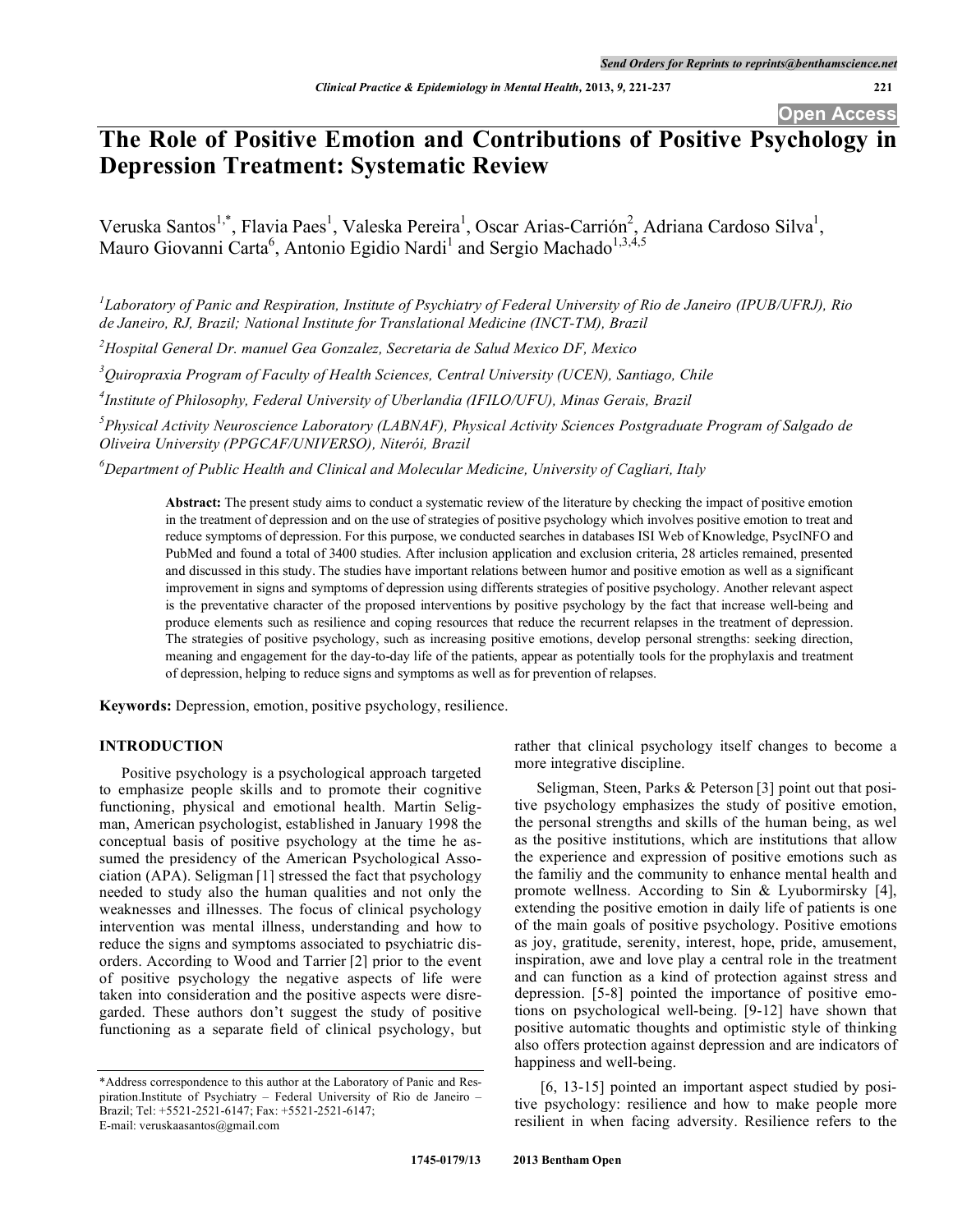### **222** *Clinical Practice & Epidemiology in Mental Health, 2013, Volume 9 Santos et al.*

capacity for successful adaptation or change in the face of adversity. Studies suggest several ways to achieve this goal. These authors noted the importance of developing resilience to manage depression and that it is supported by social support, affective ties and expansion of positive emotions. [10] stressed the role of positive cognitive triad in the development of resilience in life satisfaction and depression and reinforcing the positive cognitions are important factors to promote resiliency and well-being.

Positive psychology has been used to treat various mental disorders. In the treatment of depression, a model intervention was developed by Seligman, Rashid & Parks [16] and they called it positive psychotherapy (PPT), aiming to increase objective and subjective welfare, positive emotion, positive behaviors and cognitions. [17] highlight the strategies of positive psychology are generating positive coping resources that alleviate depression and reduce their relapses.

Thus, the present study aims to conduct a systematic review of the literature on the impact of positive emotion in the treatment of depression and on the use of positive psychology strategies that involves positive emotion to treat and reduce symptoms of depression.

### **METHODOLOGY**

### **Eligibility criteria**

The methodology of this study will follow the PRISMA model (*Preferred Reporting Items for Systematic reviews and Meta-Analyses*) for the determination of eligibility.

1- Type of studies - The studies were randomized clinical trials, prospective cohort studies, cross-sectional observational studies and case-control studies in order to generate evidence regarding the effects and the impact of positive emotion in the treatment of depression;

2- Type of participants - no limitation of age, young women with depression or not;

3- Types of intervention - positive psychology strategies or emotion in evaluating patients with depression or not. Some articles compared these interventions to controlled groups by the symptoms of depression and the scores of depression scales.

4- Types of measures - depression, anxiety, mood, wellbeing, personality, quality of life, positive and negative affect, gratitude, hope, stress, resilience, life satisfaction, selfesteem, automatic thoughts, happiness, meaning, mindfulness were analyzed by using of specific scales.

### **Sources of information**

The articles included in this study were selected in searches in the database ISI Web of Knowledge, PubMed and PsycINFO in September 2013, without restriction in any of the databases. From own references found in the electronic databases, it was also performed a manual search.

### **Search**

All searches in databases used the terms "positive psychology", "emotion" and "depression".

### **Selection of studies**

The selection of the studies was carried out by two independent authors, which in case of divergences have sought a consensus on the selection. The evaluation consisted in the filtering of the studies, from the analysis of the title, followed by summary and analysis after the full article. In need to solve possible disagreements between the two experts, a third evaluator was requested for the due order. Complete relevant articles were obtained and evaluated with inclusion and exclusion criteria, described below.

### **Search of Data**

The following data was extracted from the articles: sample size, characteristics of participants, type of intervention, scales used, measurements of hope, happiness, wellbeing, depression, anxiety and others and meaningful main results. In addition to these, several other information about methods and results were collected. These procedures were performed by two independent investigators have reached a consensus in the case of divergence.

### **Exclusion Criteria**

The articles that used interventions not associated with emotion, population with mental diseases differing from depression, specific samples composed of children, neurological disease, those who do not have detailed the procedure applied, or did not present results of variables emotion and humor.

### **Risk of Bias in Studies**

For the assessment of risk of bias of each item included it was analyzed: the presence of eligibility criteria for participants of the sample; the random allocation of participants, the results of all times from the analysis of more than 85% of the sample, the presence of the control group, presentation of results and the variability of the results inter groups.

The flowdiagram is shown below (Fig. **1**).

### **RESULTS**

The categorization of the studies included in this study is presented below in accordance to the design of the studies (Table **1** and **2**).

### **CROSS-SECTIONAL OBSERVATIONAL STUDIES**

Cross-sectional observational studies were found in 7 articles. In the first, [18] investigated the relationship between personality, mood and memory. 62 individuals participated in three sessions where they were asked to encode adjectives that described themselves or not, for that, subjects heard a recording with 39 adjectives and on a sheet of paper where this 39 adjectives were written and followed by meanings, the subjects were asked to circulated if the adjective heard described themselves. The next moment, they were asked to recall many adjectives as they could in two minutes and write down as many of the adjectives as possible. After the recall task the participants were asked to fill out the following questionnaires: a short 18-item Profile of Mood States [19], Tension/ Anxiety (POMS T); Depression (POMS D) and Vigor (POMS V); State and Trait versions of the State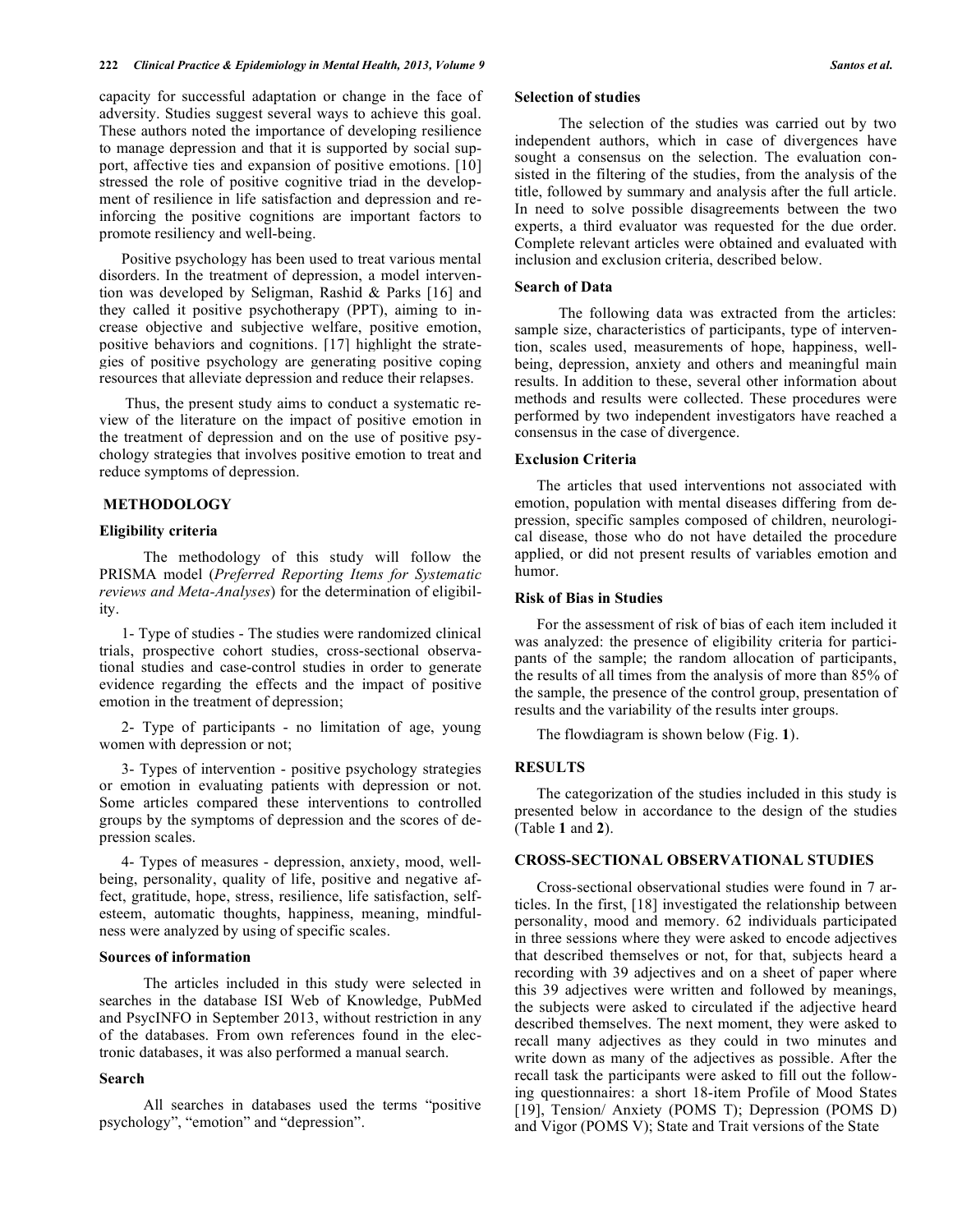



Fig. (1). Flow diagram of selected studies.

**Table 1. Summary of Prospective Cohort, Cross-Sectional Observational and Case-Control Studies on the Role of Positive Emotion and Contributions of Positive Psychology in Depression Treatment**

| <b>Authors</b>                | Objective                                                                                                                                                          | $\mathbf N$ | Design                      | <b>Main Results</b>                                                                                                                                                                                                                                                                                                                                                                                                                                                                                                                                                                                                                                                                              |
|-------------------------------|--------------------------------------------------------------------------------------------------------------------------------------------------------------------|-------------|-----------------------------|--------------------------------------------------------------------------------------------------------------------------------------------------------------------------------------------------------------------------------------------------------------------------------------------------------------------------------------------------------------------------------------------------------------------------------------------------------------------------------------------------------------------------------------------------------------------------------------------------------------------------------------------------------------------------------------------------|
| Lewin-<br>sohn, PM; Libet, J. | Investigate the relationship<br>between humor and pleas-<br>ant activities.                                                                                        | 30          | Prospective cohort<br>study | Three groups of 10 subjects (depression, psychiatric and<br>control) during 30 consecutive days engaged in enjoyable<br>activities and measured their mood. The results showed a<br>significant association between pleasant activities and mood<br>state suggesting a clinical utility.                                                                                                                                                                                                                                                                                                                                                                                                         |
| Lightsey, O.R.                | Evaluate if automatic posi-<br>tive thoughts could function<br>as protective factors to<br>stress and depression.                                                  | 152         | Prospective cohort<br>study | The results confirmed the hypothesis that automatic positive<br>thoughts are predictors of happiness and higher frequency<br>of them was associated with greater future happiness. This<br>findings suggests that positive automatic thoughts had an<br>impact on immediate and on future well-being alleviating<br>depression.                                                                                                                                                                                                                                                                                                                                                                  |
| Kuppens, P<br>Nezlek, J.B.    | Examine how subjects<br>regulated their emotions in<br>daily life and how this<br>affected their emotional<br>experiences and their psy-<br>chological adjustment. | 153         | Prospective cohort<br>study | Over the course of three weeks participants described as<br>they had adjusted the emotion in terms of reassessment or<br>inhibition of positive and negative emotions. The results<br>showed that the reappraisal situations to increase positive<br>emotions was positively related to self-esteem, psychologi-<br>cal adjustment and positive affect, in contrast, supressing<br>the expression of positive emotions was associated with<br>decreased self-esteem, decreased psychological adjustment<br>and increased negative emotions. These analyses suggested<br>that positive and negative emotion played diferentes roles in<br>mediating the psychologycal adjustment and self-esteem. |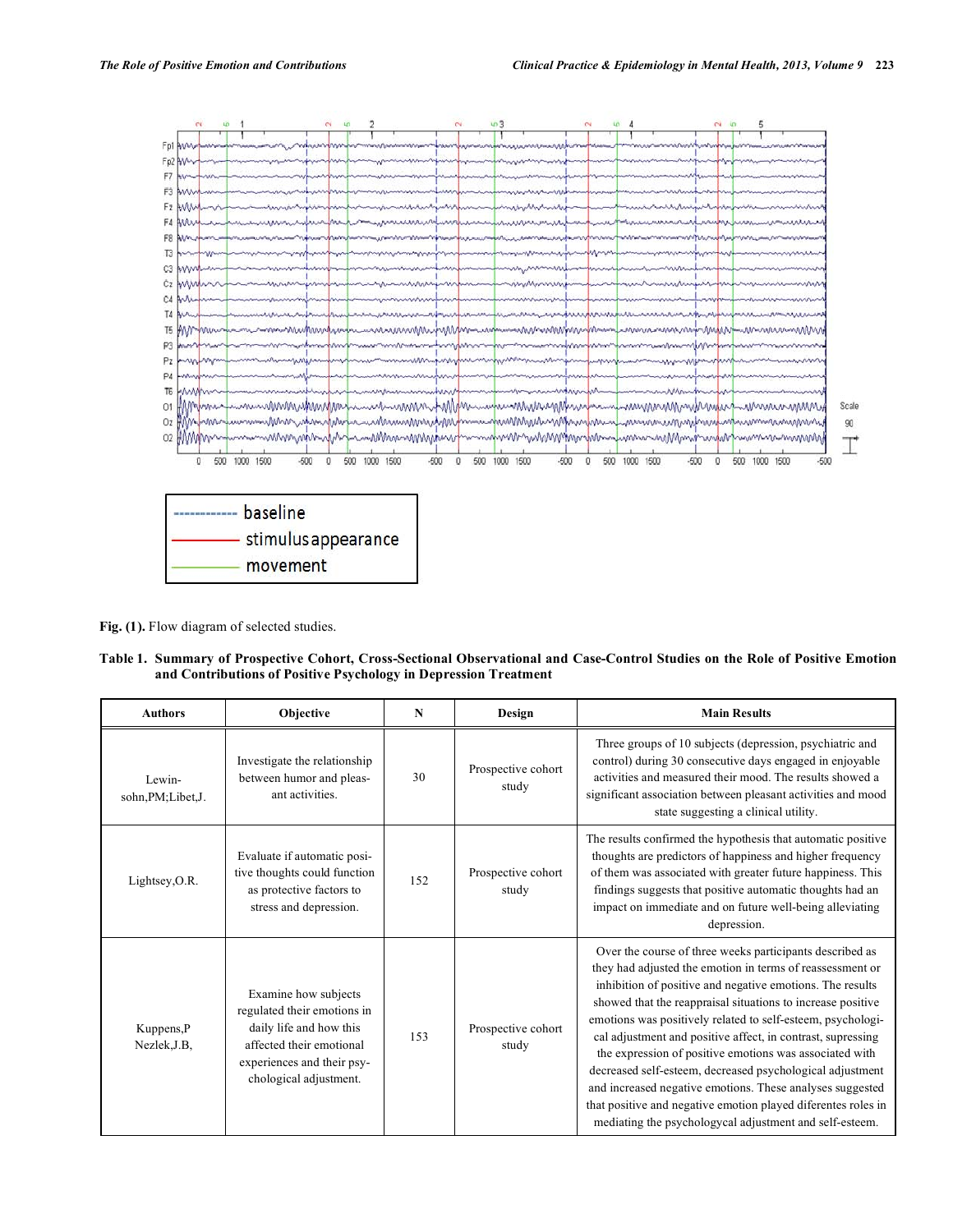### **Table 1. contd….**

| <b>Authors</b>                                                                                                                             | Objective                                                                                                                                                                                                                                                                | ${\bf N}$               | Design                      | <b>Main Results</b>                                                                                                                                                                                                                                                                                                                                                                                                                                                                                                                                                                                                                                                                                                        |
|--------------------------------------------------------------------------------------------------------------------------------------------|--------------------------------------------------------------------------------------------------------------------------------------------------------------------------------------------------------------------------------------------------------------------------|-------------------------|-----------------------------|----------------------------------------------------------------------------------------------------------------------------------------------------------------------------------------------------------------------------------------------------------------------------------------------------------------------------------------------------------------------------------------------------------------------------------------------------------------------------------------------------------------------------------------------------------------------------------------------------------------------------------------------------------------------------------------------------------------------------|
| Saw-<br>yer, M.G; Pfeiffer, S;<br>Spence, S.H.                                                                                             | Investigate the impacts of<br>positive and negative man-<br>agement strategies and<br>optimistic thinking style in<br>depressive symptoms.                                                                                                                               | 5634                    | Prospective cohort<br>study | The results showed that teens who made greater use of<br>negative coping strategies and less use of positive coping<br>strategies and optimistic thinking were at increased risk for<br>higher levels of depressive symptoms. This findings suggest<br>that negative life events and negative coping strategies<br>precede and likely contribute to the onset of depressive<br>symptoms while positive coping strategies and optimistic<br>thinking may have a protective effect against depression.                                                                                                                                                                                                                       |
| Wenze, S.J.;<br>Gunthert, K,. &<br>Forand, N.R.                                                                                            | Analize the relationship<br>between cognitive reactivity<br>(relationship between<br>thought and mood) and<br>depression.                                                                                                                                                | 63                      | Prospective cohort<br>study | The results pointed out that cognitive reactivity remained<br>predictive of follow-up depressive symtom scores $(p<0.05)$<br>and accounted for 6.1% of the variance in follow-up depres-<br>sive symptom. Dysfunctional atitudes were predictive of<br>follow-up depressive symptom, controlling for initial de-<br>pressive symptom ( $p=0.06$ ) and account for 5.5% of the<br>variance in folow-up depressive symptoms. Cognitive reac-<br>tivity was somewhat more predictive of follow-up depres-<br>sive symptom scores in participants who had experienced<br>high levels of life stress. This results indicate that cognitive<br>reactivity serves as a risk fator for the development of de-<br>pressive symtoms. |
| Mauss, I.B.; Shall-<br>cross, A.J; Troy, A.S.;<br>John, O.P.; Ferrer, E.;<br>Wilhelm,F.H.<br>Gross, J.J.                                   | Examine whether dissocia-<br>tion between positive emo-<br>tion experience and behav-<br>iors predicts two facets of<br>psychological functioning-<br>depressive symptoms and<br>well-being- and if so, wether<br>these effects are mediated by<br>social connectedness. | 135                     | Prospective cohort<br>study | The results showed that positive experience-behavior disso-<br>ciation predicted social connectedness (p<0.05); social<br>connectedness was negatively associated with depressive<br>symptoms $(p<0.05)$ and positively associated with well-<br>being ( $p<0.05$ ). This study showed that the more partici-<br>pants positive experience and behaviors were dissociated<br>during a positive emotion induction, the greater levels of<br>depressive symptoms and the lower levels of well-being<br>participants experienced six months later.                                                                                                                                                                            |
| Shankman, S.A.;<br>Klein, D.N.; Tor-<br>pey, D.C.;<br>Olino, T.M.;<br>Dyson, M.W; Kim, J;<br>Durbin, E.; Nel-<br>son, B.D.&<br>Tenke, C.E. | Assess if high negative<br>emotionality (sadness, fear,<br>anger) and low positive<br>emotionality (anhedonia,<br>lack of enthusiasm, lack of<br>energy) in children are risk<br>factors for developing de-<br>pression.                                                 | 329                     | Prospective cohort<br>study | The results showed that both low positive emotionality and<br>high negative emotionality are suficient for confering risk for<br>depression. Using EEG asymmetry as a marker for depres-<br>sion, the direction of interaction suggests that children with<br>low positive emotionality or high negative emotionality are at<br>risk for depression and children with both temperamental<br>traits are not a greater risk than those with only one.                                                                                                                                                                                                                                                                        |
| Catalino, L.I &<br>Fredrickson, B.L.                                                                                                       | Evaluate whether and how<br>routine activity promote<br>flourishing - a state of op-<br>timal mental health.                                                                                                                                                             | 208                     | Prospective cohort<br>study | Comparing florishers to depressed and non florishers the<br>authors discovered that flourishers respond more positively<br>to pleasant activities, ranging from interacting to learning.<br>The analysis pointed out important differences in florishers<br>individuals in positive emotionality that modify signifi-<br>cantly the capabilities of coping and feeling of well being<br>and that the maintenance of this blossoming is the impor-<br>tance given to ordinary everyday experiences as, for exam-<br>ple, chat with a colleague, helping, interacting, playing,<br>learning, spiritual activity and exercising.                                                                                              |
| Gruber, J.; Kogan, A.;<br>Quoidbach, J.; &<br>Mauss, I.B.                                                                                  | Examine the Psychological<br>health correlates of positive<br>emotion variability versus<br>stability.                                                                                                                                                                   | $N^1$ 244<br>$N^2$ 2391 | Prospective cohort<br>study | In Study 1 participants who experienced greater positive<br>emotion variability throughout the 14 day period reported<br>worse Psychological health including decreased life satis-<br>faction and increased depression and anxiety( $ps < 0.05$ ). In<br>study 2 participants who reported greater positive emotion<br>variability throughout the previous day reported worse<br>Psychological health and decreased daily and life satisfac-<br>tion and subjective happiness.(ps<0.01).                                                                                                                                                                                                                                  |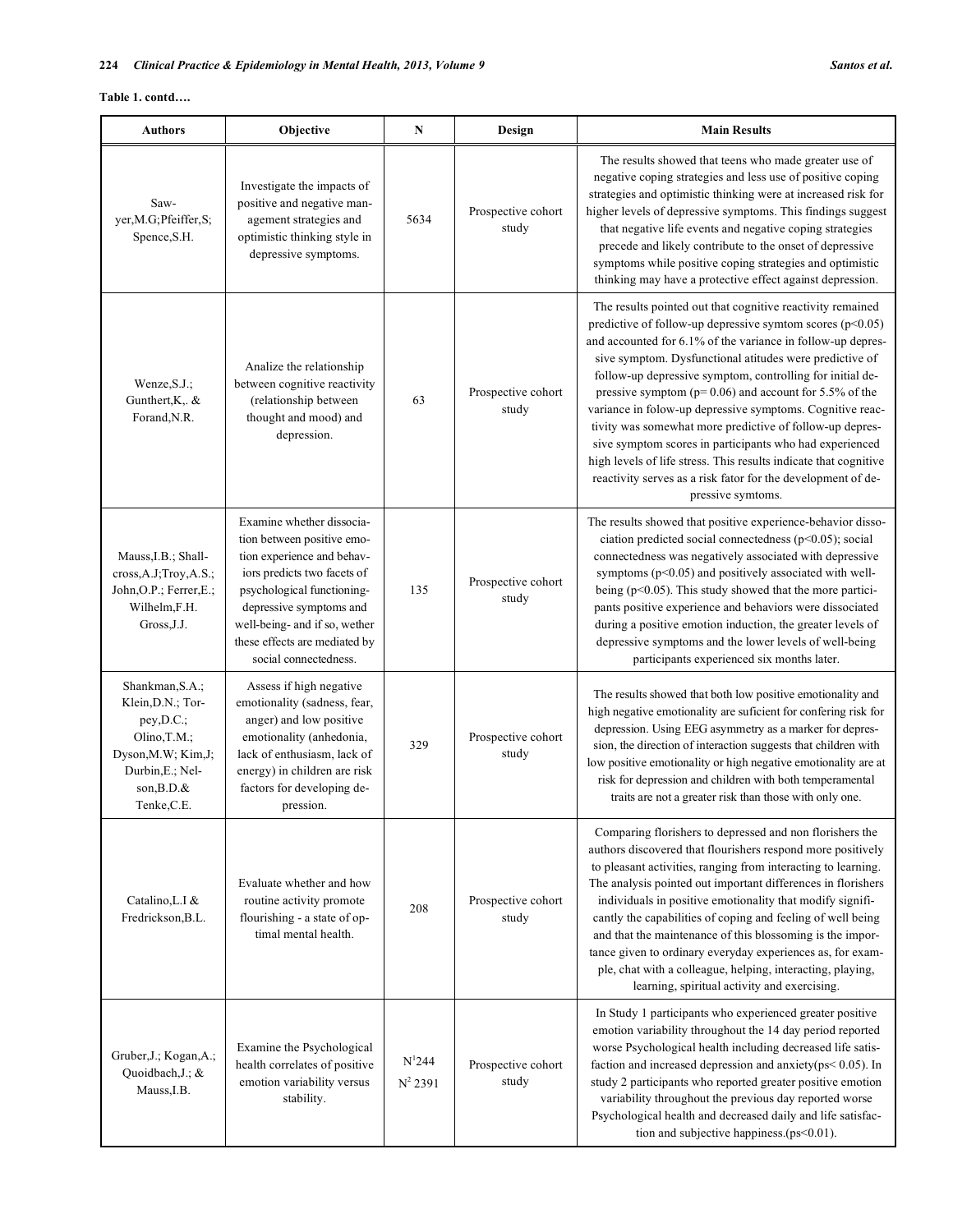**Table 1. contd….**

| <b>Authors</b>                                                      | Objective                                                                                                                                                                                                                                                                          | N                               | Design                                 | <b>Main Results</b>                                                                                                                                                                                                                                                                                                                                                                                                                          |
|---------------------------------------------------------------------|------------------------------------------------------------------------------------------------------------------------------------------------------------------------------------------------------------------------------------------------------------------------------------|---------------------------------|----------------------------------------|----------------------------------------------------------------------------------------------------------------------------------------------------------------------------------------------------------------------------------------------------------------------------------------------------------------------------------------------------------------------------------------------------------------------------------------------|
| Bradley, B.P. &<br>Mogg, K.                                         | Ascertain the relationship<br>between personality, mood<br>and memory.                                                                                                                                                                                                             | 62                              | Cross-sectional<br>observational study | The results showed a tendency to remember negative in-<br>formation in subjects with depressive mood and personality<br>vulnerabilities.                                                                                                                                                                                                                                                                                                     |
| Lawton, M, P, Winter,<br>L,<br>Kleban, M.H, Ruckde<br>schel,K       | Determine the contribution<br>of objective and subjective<br>quality of life as positive<br>and negative indicators of<br>mental health in a sample of<br>people of the third age.                                                                                                 | 602                             | Cross-sectional<br>observational study | The senior-center subjects were more depressed, had less<br>contact with relatives and had lower activity participantion<br>than housing residentes, but other model elements were not<br>diferent. The study demonstrated that participation in objec-<br>tive activities, the quality of friendships and family are<br>associated with positive affection and that quality time is<br>associated with both positive affect and depression. |
| Dowrick, C, Kokano-<br>vic, R, Hegarty, K,<br>Griffiths, F, Gunn, J | Verifie the importance of<br>developing resilience to<br>handle depression in 100<br>depressive subjects met in<br>emergency services of<br>hospitals in Australia.                                                                                                                | 100                             | Cross-sectional<br>observational study | One-third of the subjects developed sustained resilience by<br>personal resources consisting of internal forces and another<br>third of the sample sustained their resilience in the expan-<br>sion of positive emotions. The personal resilience appears<br>to be important in patients with experience of depressive<br>symptoms in primary care.                                                                                          |
| Wood, A.M.; Maltby, J<br>; Gillett, R; Lin-<br>ley, P.A.&Joseph, S  | Analyze the role of grati-<br>tude in the perception of<br>social support, stress and<br>depression.                                                                                                                                                                               | $N^1$ 156 $N^2$<br>$87 N = 243$ | Cross-sectional<br>observational study | The results confirmed that the gratitude leads to well-being<br>and social support above the effects of Big Five. It suggests<br>a role for gratitude in well-being and social life protecting<br>people from stress and depression even under the effects of<br>the dimensions given in the personality test.                                                                                                                               |
| Liu, Q; Shono, M;<br>Kitamura, T.                                   | investigate the relationship<br>between psychological<br>well-being with depression<br>and anxiety.                                                                                                                                                                                | 545                             | Cross-sectional<br>observational study | The analysis of the results pointed out that people with<br>greater psychological well-being are more resilient and<br>more resistant to adversity that people with low levels of<br>psychological well-being. In this way, this study could<br>provide an useful implication for clinical work in psycho-<br>therapy on well-being promotion to prevent and treat de-<br>pression and anxiety.                                              |
| Vranceanu, A-M;<br>Gallo, L.C.&<br>Bogart, L.M.                     | Evaluate the association<br>between personal experi-<br>ences, the fleeting affec-<br>tions and depressive symp-<br>toms in women                                                                                                                                                  | 108                             | Cross-sectional<br>observational study | Women with higher levels of depression reported greater<br>negative affect, less positive affect and more interpersonally<br>conflictive interactions across two days of diary monitoring.<br>According to the authors, social interations are strong con-<br>tributors to the relationship between depressive symptoms<br>and affect suggesting that interpersonal functioning as a key<br>fator in etiology and maintenance of depression. |
| Mak, W.W.,<br>Ng, I.S.W. &<br>Wong, C.C.Y.                          | Estabilish the role of posi-<br>tive cognitive triad in the<br>development of resilience in<br>life satisfaction and depres-<br>sion in a sample of 1419<br>university students in Hong<br>Kong.                                                                                   | 1419                            | Cross-sectional<br>observational study | The study revealed that positive cognitions are important<br>factors that contribute to the effect of trait resilience on<br>well-being. Educators and psychologists may consider<br>cognitive mechanisms to promote resiliency and well-being.                                                                                                                                                                                              |
| Alloy, LB, Crocker, J,<br>Kayne,NT                                  | Check whether there would<br>be differences in percep-<br>tions of consensus for posi-<br>tive, negative and neutral<br>events in depressive and<br>non-depressive and the<br>effects of these interpreta-<br>tions both on attributive<br>style and on levels of de-<br>pression. | 52                              | Case-control study                     | The depression is not affected by the perception of others<br>but by the perceptions of the self that have a direct associa-<br>tion with depression and an effect mediated through attribu-<br>tional style for negative events. The authors pointed out the<br>importance for the development of prevention and treatment<br>strategies to determinate the causes of a depressive attribu-<br>tional style.                                |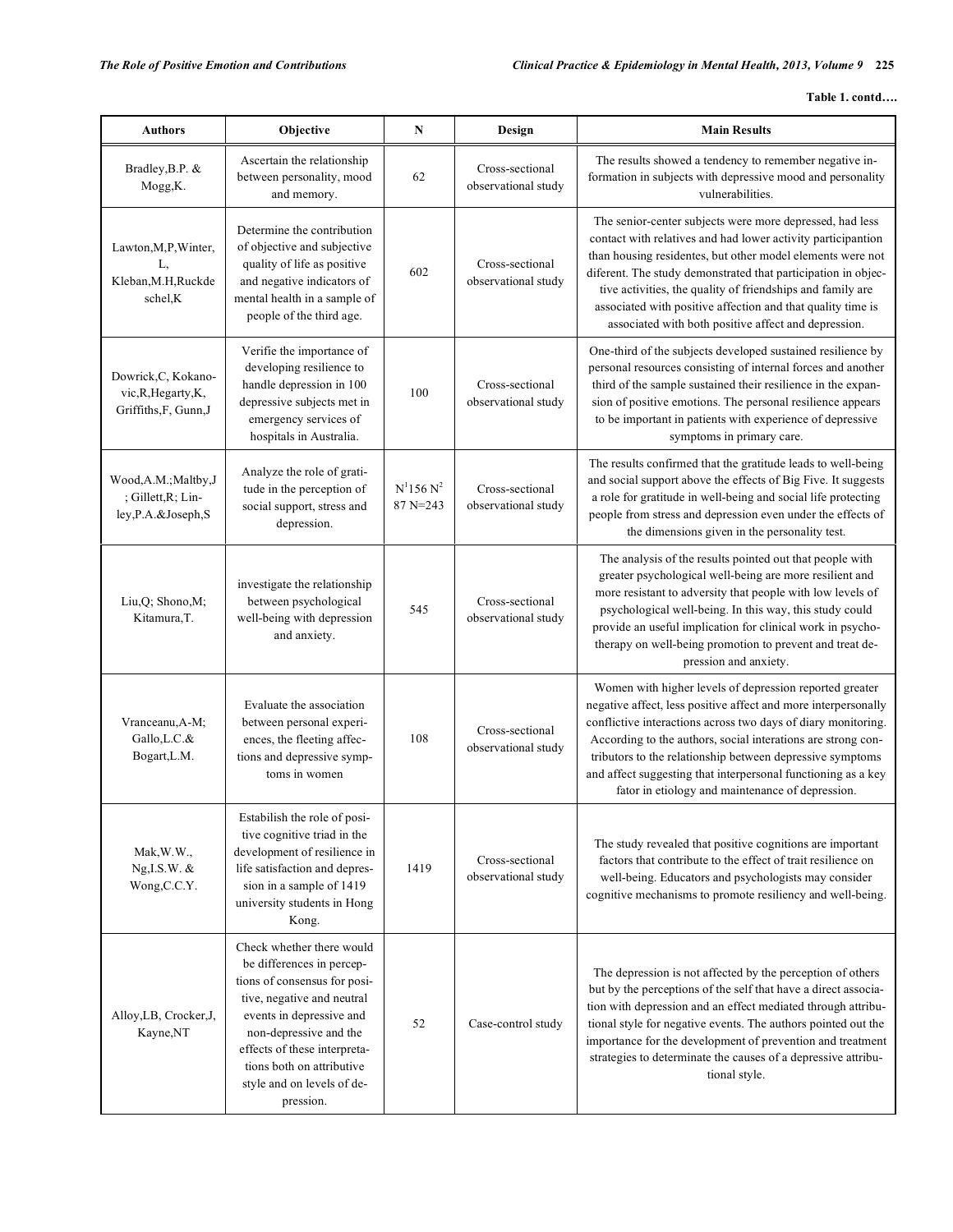### **Table 1. contd….**

| <b>Authors</b>                                                                          | Objective                                                                                                                                                                                                                                                                                                                                         | N   | Design             | <b>Main Results</b>                                                                                                                                                                                                                                                                                                                                                                                                                                                                                                                                                                                                                                                                                                                                          |
|-----------------------------------------------------------------------------------------|---------------------------------------------------------------------------------------------------------------------------------------------------------------------------------------------------------------------------------------------------------------------------------------------------------------------------------------------------|-----|--------------------|--------------------------------------------------------------------------------------------------------------------------------------------------------------------------------------------------------------------------------------------------------------------------------------------------------------------------------------------------------------------------------------------------------------------------------------------------------------------------------------------------------------------------------------------------------------------------------------------------------------------------------------------------------------------------------------------------------------------------------------------------------------|
| Shee-<br>ber, L.B; Allen, N.B;<br>Leve, $C$ ; Davis, $B$ ;<br>Shortt, J, W; Katz, L, F. | Delineate the dimensions of<br>affective experience in<br>depressive disorder in ado-<br>lescents. The affect regula-<br>tion involved in initiating,<br>maintaining and moduling<br>the occurence, intensity and<br>duration of the experience.                                                                                                  | 152 | Case-control study | The depressed adolescents didn't maintain happy affective<br>states for as long a time as the healthy ones $(p<0.01)$ . The<br>authors highlight the deficit of maintenance of positive<br>affect and the longer duration of physiological responses<br>associated with negative affect as a critical mechanism in<br>depression.                                                                                                                                                                                                                                                                                                                                                                                                                            |
| Levens, S.M & Got-<br>lib,I.H.                                                          | Verify whether depressed<br>participants were also im-<br>paired at selecting relevant<br>positive content in the con-<br>text of representations in<br>working memory (WM)<br>such an impairment would<br>limit depressed person's<br>ability to use positive mate-<br>rial to ameliorate the cogni-<br>tive effects of negative<br>information. | 42  | Case-control study | The results presented that for the nondepressed participants,<br>interferences levels differed significantly across conditions<br>$(p<0.001)$ and this participants exhibited lower levels of<br>interference in the emotion focus condition in the neutral<br>and the emotion nonfocus conditions ( $p<0.001$ ). For the<br>depressed group levels did not differ across conditions<br>$(p>0.05)$ and this participants exhibited higher interference<br>levels than did their nondepressed peers in the emotion<br>focus condition ( $p<0.01$ ). Nondepressed participants<br>showed less interference for positive than for neutral infor-<br>mation and depressed subjects showed equivalent levels of<br>interference for positive and neutral stimuli. |

**Legend:** ANEW: Battery of English Words of Affective Contents; BDI: Beck Depression Inventory; BDI - II: Beck Depression Inventory II; BAI: Beck Anxiety Inventory; CES-D: Center for Epidemiological Studies - Depression Measure; DAS: Dysfunctional Attitudes Scale; DRM: Day Reconstruction Method; EAT: The Computerized Edinburgh Associative Thesaurus; EES: Elevating Experience Scale; ERM: Ego-Resilience Measure; ESM: Computerized Experience-Sampling-Method; HS: Hope Scale; Life: Structure Card-Sorting Task; LOT: Life Orientation Test; MAS: Mindfulness and Awareness Scale; MS: Meaning Scale; PANAS: Positive Affect and Negative Affect; PWB: Psychological Well-Being Scale; SBI: Savoring Beliefs Inventory; SCID-I: Structured Clinical Interview for DSM IV-TR Axis I Disorders; SES: Self- Esteem Scale; SH I: Steen Happiness Index; STAI: Spielberger State-Trait Anxiety Inventory; SVS: Subjective Vitality Scale; SWLS: Satisfaction With Life Scale; VIA-IS: Values in Action Inventory of Strengths

### Table 2. Summary of Randomized Control Trials Studies on The Role of Positive Emotion and Contributions of Positive Psychology **in Depression Treatment**

| <b>Authors</b>                        | Objetive                                                                                                               | $\mathbf N$ | <b>Delineation</b>           | <b>Results</b>                                                                                                                                                                                                                                                                                                                                                                                                                                                                                                                                                                                                                                                                                                                                                                                                                                                                                                                                                                                                               |
|---------------------------------------|------------------------------------------------------------------------------------------------------------------------|-------------|------------------------------|------------------------------------------------------------------------------------------------------------------------------------------------------------------------------------------------------------------------------------------------------------------------------------------------------------------------------------------------------------------------------------------------------------------------------------------------------------------------------------------------------------------------------------------------------------------------------------------------------------------------------------------------------------------------------------------------------------------------------------------------------------------------------------------------------------------------------------------------------------------------------------------------------------------------------------------------------------------------------------------------------------------------------|
| Beck, J.T., Strong,<br>S.R.<br>(1982) | Check the effect of the<br>communication of the<br>therapist on the symptoms<br>of depressive patients.                | 30          | Randomized<br>Clinical Trial | Depressed subjects were given brief therapy with positive conno-<br>tations and interpretations, with negative connotations and a<br>control group. Although all groups decreased depressive symp-<br>toms, the group that received negative interpretations did not<br>continue treatment while receiving positive interpretation per-<br>sisted in the treatment and have remitted the symptoms. The<br>scales used were: BDI Scale, Personal Mood Inventory and Bar-<br>rett-Lennard's Relashionship Inventory. The degree of signifi-<br>cance of personal impression was $p < 0.001$ of controllability was<br>$p$ < 0,005, expectation for change was $p$ < 0,05 and $p$ < 0,01. In the<br>inventory of relationships the $p$ was $0.05$ and the only dimension<br>that presented variation was the resistance with $p < 0.005$ . In the<br>BDI the p was $0.005$ and $0.001$ . The significance between<br>treatment and duration time and between the positive and nega-<br>tive connotations presented $p < 0.05$ . |
| Joormann et al.<br>(2005)             | Evaluate the ability to<br>intentionally forget nega-<br>tive material between de-<br>pressive and non-<br>depressive. | 72          | Randomized<br>Clinical Trial | Depressive participants could forget the negative responses and<br>the more they practiced the intentional forgetting of negative<br>material less basic items they resembled on the final test. Used<br>the BDI-II (P>0,10 for the depressed group and $p>0,50$ for not<br>depressed) and the Battery of English Words of Affective Con-<br>tents. The practice of suppressing negative words by depressed<br>presented $p < 0.025$ and the memory of the words from the base-<br>line $p<0.03$ for all groups.                                                                                                                                                                                                                                                                                                                                                                                                                                                                                                             |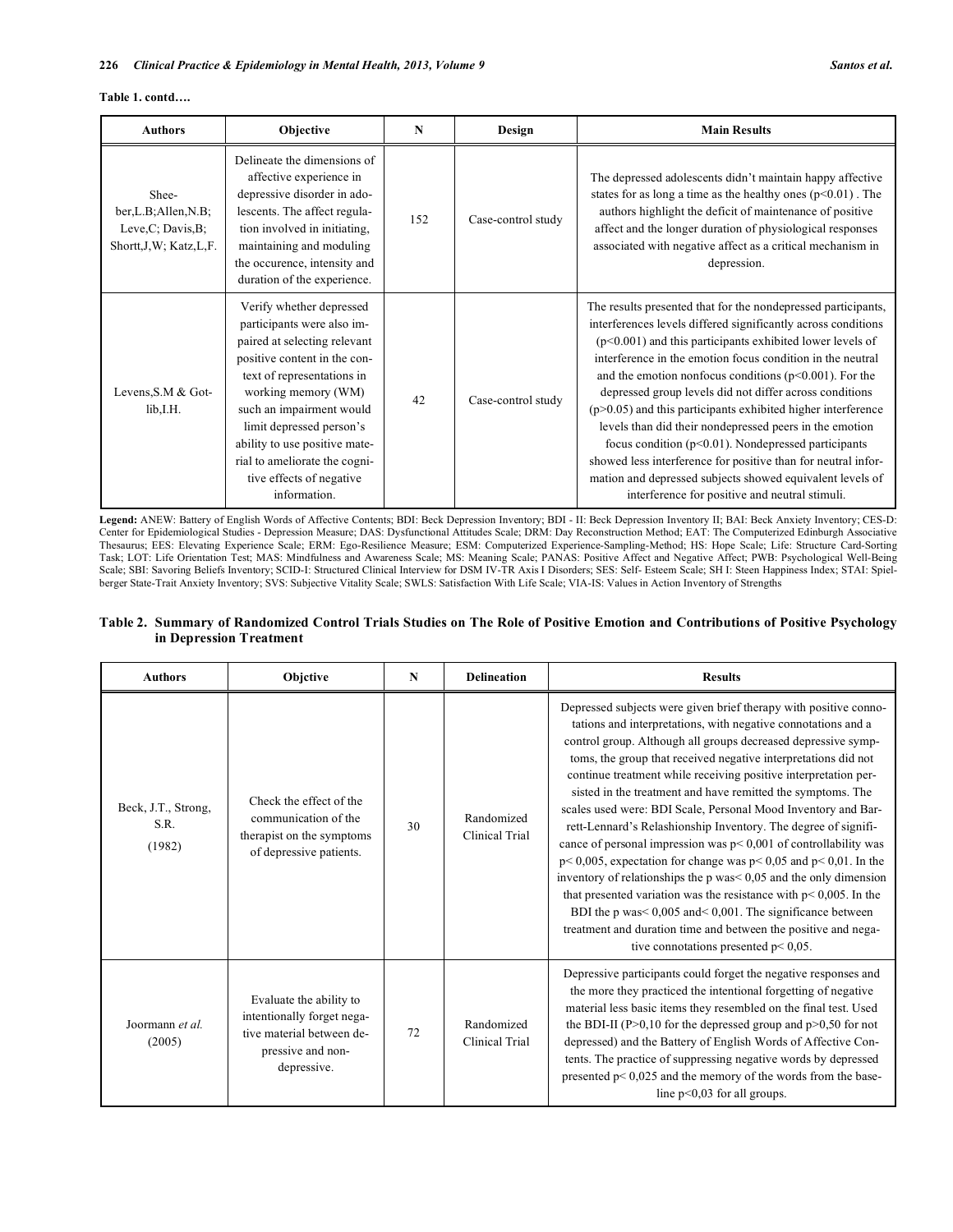**Table 2. contd….**

| <b>Authors</b>                                                   | Objetive                                                                                                                                                                                                           | ${\bf N}$                                                                       | <b>Delineation</b>           | <b>Results</b>                                                                                                                                                                                                                                                                                                                                                                                                                                                                                                                                                                                                                                                                                     |
|------------------------------------------------------------------|--------------------------------------------------------------------------------------------------------------------------------------------------------------------------------------------------------------------|---------------------------------------------------------------------------------|------------------------------|----------------------------------------------------------------------------------------------------------------------------------------------------------------------------------------------------------------------------------------------------------------------------------------------------------------------------------------------------------------------------------------------------------------------------------------------------------------------------------------------------------------------------------------------------------------------------------------------------------------------------------------------------------------------------------------------------|
| Seligman et al.<br>(2005)                                        | Test of positive psychology<br>interventions to increase<br>happiness using five differ-<br>ent strategies and a control<br>strategy.                                                                              | 577                                                                             | Randomized<br>Clinical Trial | The survey tested if some exercises were effective to decrease<br>depression. To measure the happiness and depression the study<br>used the CES-D and the SHI. At least three of the strategies were<br>effective in increasing individual happiness and reduction of<br>depressive symptoms. For the effects of happiness scores by time<br>and by the interaction found a $p < 0,001$ and depression scores the<br>significance for the time and to the interaction $p < 0.001$ .                                                                                                                                                                                                                |
| Seligman, M.;<br>Rashid, T., Parks,<br>A.C. (2006)               | Demonstrate the effective-<br>ness of positive psycho-<br>therapy in the treatment of<br>depression.                                                                                                               | $N^1 = 40$<br>$N^2 = 32$                                                        | Randomized<br>Clinical Trial | Positive psychotherapy ia used in the treatment of depression by<br>increasing the positive emotion, engagement and meaning. Two<br>groups: one with average to moderate depression and another with a<br>high degree of depression were referred to the positive Psychother-<br>apy and both treatment groups produced decreased levels of depres-<br>sion. The scales that they valued such results were: BDI ( $p > 0.003$<br>to depressive and $p > 0.05$ for control) and SWLS (P $> 0.001$ )                                                                                                                                                                                                 |
| Fredrickson et al.<br>(2008)                                     | Check the theory that posi-<br>tive emotions lived repeat-<br>edly build personal re-<br>sources to health.                                                                                                        | 139                                                                             | Randomized<br>Clinical Trial | The subjects practiced meditation and produced an increase of<br>positive emotions and as a result of the personal resources which<br>in turn increased life satisfaction and decreased depressive symp-<br>toms. MAS Scales, HS, SBI, LOT, ERM, Ryff's PWB, SWLS<br>and CES-D, were used. The relationship between time and medi-<br>tation presented $p<0,0001$ and the relationship with the positive<br>emotion had $p=0,05$ .                                                                                                                                                                                                                                                                 |
| Huta, V. & Hawley,<br>L.<br>(2010)                               | Investigate the relationship<br>between psychological<br>forces and cognitive vul-<br>nerabilities to study its<br>effects on well-being.                                                                          | $N^1 241$<br>$N^2$ 54<br>$N = 295$                                              | Randomized<br>Clinical Trial | Both in the study with healthy subjects and with depressive ones,<br>the relationship between forces and vulnerabilities is clear, but not<br>listed as mere opposites on a continuum. But both affect well-being<br>The scales used in the study were VIA-IS, DAS, BDI-II, SWLS,<br>PANAS, SES, SVS, MS, EES. The p in all scales was p< 0,01.                                                                                                                                                                                                                                                                                                                                                    |
| Bylsma, L.M.; Tay-<br>lor-Clift, A. & Rot-<br>tenberg, J. (2011) | Analyze the relationship of<br>positive emotional reactiv-<br>ity and negative emotional<br>reactivity to everyday<br>events into three groups-<br>with major depression, with<br>minor depression and<br>healthy. | 99                                                                              | Randomized<br>Clinical Trial | The depresssives have a higher reactivity to daily events enjoy-<br>able and less reactivity to unpleasant daily events. Emphasizes<br>also the role of the assessment of the events and the severity of<br>depression in emotional reactivity. The measurements were car-<br>ried out through the following instruments: BDI-II, BAI, DRM<br>and ESM. Both the BDI-II as the BAI showed $p < 0.001$ . Pleasant<br>and unpleasant activities on DRM and the ESM presented $p<0.05$ .                                                                                                                                                                                                               |
| Albarracin, D. &<br>Hart, W. (2011)                              | Examine the relationship of<br>action and inaction and<br>humor.                                                                                                                                                   | $\mathrm{N^{1}}$ 87<br>$N^2$ 139<br>$\mathbf{N}^3$ 81<br>$N^4$ 140<br>$N = 447$ | Randomized<br>Clinical Trial | Through four experiments the mood of participants was manipu-<br>lated to be positive, neutral and negative in terms of variables such<br>as general actions, inactions and neutral concepts. The results<br>showed that positive affect and action concepts produced similar<br>effects in increasing behavioral activity and better performance than<br>concepts of inaction and negative affect. The instruments used were:<br>write about an experience very happy or very frustrating, the Com-<br>puterized Edinburg Associative Thesaurus, verbal and intellectual<br>ability. The relationship between positive, neutral and negative<br>mood and action and inaction presented $p=0.04$ . |
| Dalgleish et al.<br>(2011)                                       | Relate the number of de-<br>pressive episodes in inter-<br>preting the life structure<br>information for the past and<br>the future in groups with<br>and without depression.                                      | 50                                                                              | Randomized<br>Clinical Trial | The data showed a depressive profile relative to the past with<br>predominance of negative information and vulnerability in de-<br>pressive group and in participants at remission, but surprisingly<br>the groups showed no significant differences in ratings of life<br>structure for the future. The scales used were SCID, Life-<br>Structure Card-Sorting Task, BDI, STAI and PANAS. The BDI,<br>the STAI and PANAS had $p < 0,005$ .                                                                                                                                                                                                                                                        |

ANEW: Battery of English Words of Affective Contents; BDI: Beck Depression Inventory; BDI - II: Beck Depression Inventory II; BAI: Beck Anxiety Inventory; CES-D: Center for Epidemiological Studies - Depression Measure; DAS: Dysfunctional Attitudes Scale; DRM: Day Reconstruction Method; EAT: The Computerized Edinburgh Associative Thesaurus; EES: Elevating Experience Scale; ERM: Ego-Resilience Measure; ESM: Computerized Experience-Sampling-Method; HS: Hope Scale; Life: Structure Card-Sorting Task; LOT: Life Orientation Test; MAS: Mindfulness and Awareness Scale; MS: Meaning Scale; PANAS: Positive Affect and Negative Affect; PWB: Psychological Well-Being Scale; SBI: Savoring Beliefs Inventory; SCID-I: Structured Clinical Interview for DSM IV-TR Axis I Disorders; SES: Self- Esteem Scale; SH I: Steen Happiness Index; STAI: Spielberger State-Trait Anxiety Inventory; SVS: Subjective Vitality Scale; SWLS: Satisfaction With Life Scale; VIA-IS: Values in Action Inventory of Strengths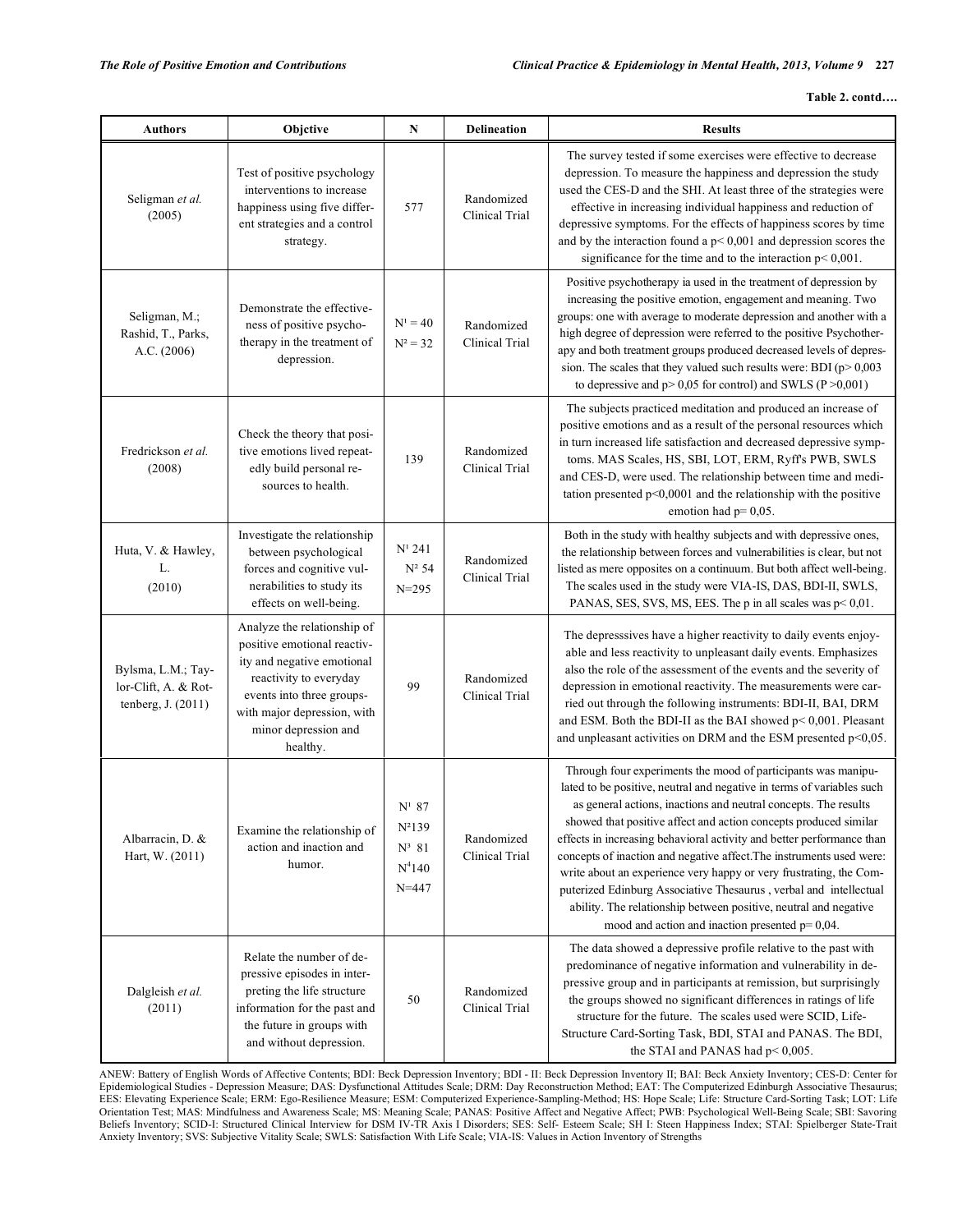Trait Anxiety inventory ( STAI - [20]); The Beck Depression Inventory (BDI; [21]) and The Eysenck Personality Questionnaire (EPQ; [22]) wich comprises Neuroticism, Extraversion, Psychoticism and Lie Scales. The results showed a tendency to remember negative information in subjects with depressive mood and personality vulnerabilities.

Lawton *et al.* [23] evaluated the contribution of objective quality of life (measured by amount of external social development indicators) and subjective (personal judgment of satisfaction) with aspects of development as positive and negative indicators of mental health in 602 elderly subjects from senior-center and several housing environments volunteeres who responded to the Philadelphia Geriatric Center Multilevel Assessment Instrument (MAI; Lawton, Moss, Fulcomer & Kleban; [24]). To measure objective quality of life (OQOL) the composites indices of MAI relating familiy contact, friends contact and activity participation such as religious attendance, movies, playing cards, eating out or gardening were included. Subjective quality of life (SQOL) was measured by family quality (how much do your relatives make you feel loved and cared for?) by the time quality with interviews about daily aspects of their lives with such questions: How often you want your day to be shorter? Almost everthing I do each day is enjoyable (The ajusted goodnessof-fit-index (AGFI; [25]). The senior-center subjects were more depressed, had less contact with relatives and had lower activity participantion than housing residentes, but other model elements were not diferent. The study demonstrated that participation in objective activities, the quality of friendships and family are associated with positive affection and that quality time is associated with both positive affect and depression.

Dowrick *et al.* [13] verified the importance of developing resilience to handle depression in 100 depressive subjects met in emergency services of hospitals in Australia. After the emergency care, subjects responded to semi-structured telephone interviews – CATI (Computer Assisted Telephone Interview), lasting an hour, held by phone that addressed participation in depressive experiences, views of the causes of stress, ways to manage depression and stress, social support and health service use. The article focused on the answers given to three specific questions: when did you first realize that you had a depressive stress process or concern and what did you firstly decide to do? Is there anything else that you have tried to do to minimize depression, stress or concern? All that was attempted, what was the most useful? The authors assesed how respondents rate personal resilience when comparing to help received from professional sources. The analysis of the responses claimed that one-third of the subjects presented evidence of resilience supported by social and affective ties. One-third of the subjects developed sustained resilience by personal resources consisting of internal forces and another third of the sample sustained their resilience in the expansion of positive emotions. The personal resilience appears to be important in patients with experience of depressive symptoms in primary care.

Wood *et al.* [8] analyzed the role of gratitude in the perception of social support, stress and depression through two studies. In the first study 156 students responded to The Gratitude Questionnaire-6 (GQ-6; [26]) and Social Support sub-scale of the college student version of the Interpersonal Support Evaluation List (; [27]) and underwent tests as The Center for Epidemiological Studies Depression Scale (CES-D; [28]) and The Perceived Stress Scale (PSS; Cohen & Williamson; [29]). The results showed that gratitude lead to improving levels of social support, promotes lower levels of stress and depression over time. In study two, 87 students have completed the same tests and questionnaires from the study one, plus The Big Five Personality Inventory (BFI; [30]). The results confirmed that the gratitude leads to wellbeing and social support above the effects of Big Five. It suggests a role for gratitude in well-being and social life protecting people from stress and depression even under the effects of the dimensions given in the personality test.

Liu, Shono & Kitamura [15] conducted a study to investigate the relationship between psychological well-being with depression and anxiety. 545 Japanese University students responded to Subjective Well-Being Scale of Ryff's (SPWB- [31]) and The Hospital Anxiety and Depression Scale (HADS- [32]). All six dimensions of the scales of Psychological Well-being Inventory (Autonomy - AU, Environment Mastery - EM, Personal growth- PG, Positive relationships with others- PR, Purpose of life - PL and Selfacceptance - AS) were moderately negatively correlated with depression and anxiety. The analysis of the results pointed out that people with greater psychological well-being are more resilient and more resistant to adversity that people with low levels of psychological well-being. In this way, this study could provide a useful implication for clinical work in psychotherapy on well-being promotion to prevent and treat depression and anxiety.

In another study, [33] evaluated the association between personal experiences, the fleeting affections and depressive symptoms in women, for that, it was used Ecological Momentary Assessment (EMA-[34]), The Center for Epidemiologic Study of Depression Scale (CES-D; [28]) and handheld computer containing a diary 39 likert-type scale items assessing affect, and the nature of the current or most recent social interaction derived from the Diary of Ambulatory Behavioral States to test the associations among depressive symptoms, social experiences and momentary affect in 108 women that were recruited for two consecutive days of registration on a portable computer their social interactions, their emotional experiences and their depressive symptoms, 50 in 50 minutes, from the time they woke up until the time of sleep. The participants answered questions about mood on their social interactions. Women with higher levels of depression reported greater negative affect, less positive affect and more interpersonally conflictive interactions across two days of diary monitoring. According to the authors, social interactions are strong contributors to the relationship between depressive symptoms and it affects suggesting that interpersonal functioning is a factor key in etiology and maintenance of depression.

Mak, Ng & Wong [10] investigated the role of positive cognitive triad in the development of resilience in life satisfaction and depression in a sample of 1419 university students in Hong Kong. The subjects responded to the following on line tests: The Ego-Resilience Scale [35]; The Chinese version of 10-item Rosemberg Self-Esteem Scale [36];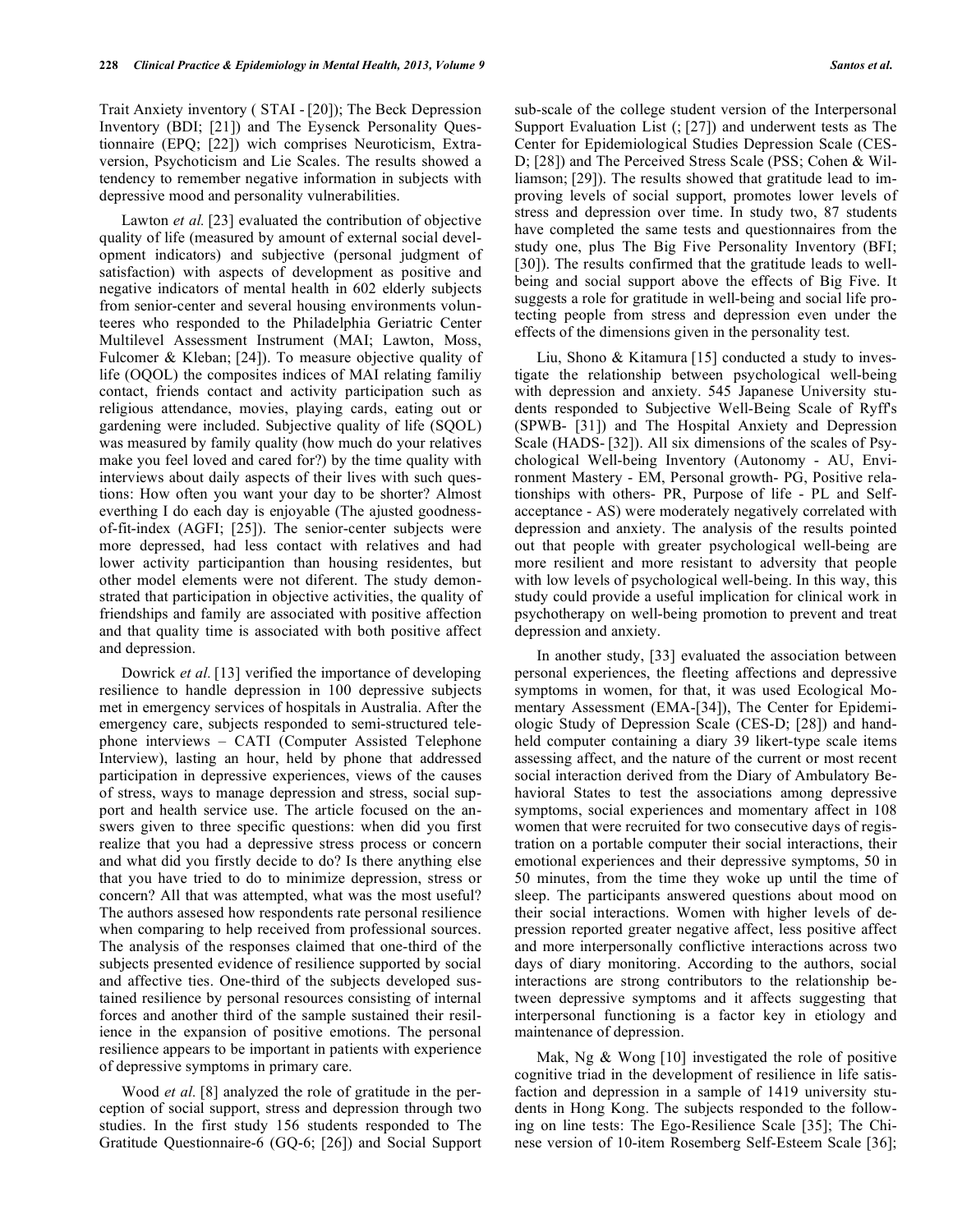The 10 item View of the World Scale a Subscale of The Cognitive Triad Inventory [37]; The six- item State Hope Scale [38]; Satisfaction With Life Scale (SWLS; [39]) and The Beck Depression Scale II (BDI-II; [40]) where they were analyzed levels of resilience, vision of themselves, vision of the world, vision of future, life satisfaction and depression. The study revealed that positive cognitions are important factors that contribute to the effect of trait resilience on well-being. Educators and psychologists may consider cognitive mechanisms to promote resiliency and well-being.

### **PROSPECTIVE COHORT STUDIES**

The first prospective cohort study was conducted by Lewinsohn & Libet [41], in order to investigate the relationship between humor and pleasant activities. 30 students were divided into three groups of ten components each. A group was composed of depression, another with anxious disorders or other disorders different from depression and a control group. The participants aswered The Pleasant Events Schedule [42] choosed one of the 320 events or activities to engage and at the end of the day, the students indicated in wich activity they had been engaged and their humor was evaluated through The Depression Adjective Check List [43]. The subjects were followed for 30 consecutive days and the study showed a significant association between pleasant activities and mood state suggesting a clinical utility to identify a small number of important activities which are related to the patient's mood state.

Lightsey [9] evaluated if automatic positive thoughts could function as protective factors to stress and depression. 152 volunteers underwent two testing sessions, one at the beginning of the research and another six weeks later. The testing used was The Beck Depression Scale (BDI; [21]), Automatic Thoughts Questionnaire - Positive (ATQP; [44]), Automatic Thoughts Questionnaire (Hollon & Kendall [45]), Life Experience Survey (LES; [46]),The Hassles Scale (HS; [47]) and Happiness Measures (HM; [48]). The interval of six weeks provided the occurrence of stress in the daily life of individuals. The subjects returned for a new follow-up testing three months after. The results confirmed the hypothesis that automatic positive thoughts are predictors of happiness and higher frequency of them was associated with greater future happiness. These findings suggest that positive automatic thoughts had an impact on current and on future well-being. In view of these findings, clinical treatment would focus on increasing patients' positive automatic thoughts which may help to increase happiness and reducing negative automatic toughts may be important for alleviating depression.

Nezlek & Kuppens [49] examined how 153 subjects regulated their emotions in daily life and how this affected their emotional experiences and their psychological adjustment. For three weeks the participants described as they had adjusted their emotions in terms of reappraisal (consists of changing the interpretation of the situation to lessen the emotional impact) or supression (consists of inhibit external reactions of feelings) of positive and negative emotions and qualified as reevaluating or suppressing the emotional experience according to the model proposed by Gross and John [50] using the following items for reappraisal: "When I try to

feel more or less positive emotions I change what I'm thinking about..." and for deletion: "When I feel positive or negative emotion I take care not to express...". Self-esteem was measured by Rosemberg Self-Esteem Scale [36] and its psychological adjustment in accordance with Beck's cognitive triad for depression of vision of itself, and future sight. The results showed that the reappraisal situations to increase positive emotions was positively related to self-esteem, psychological adjustment and positive affect, in contrast, supressing the expression of positive emotions was associated with decreased self-esteem, decreased psychological adjustment and increased negative emotions. These analyses suggested that positive and negative emotion played diferentes roles in mediating the psychologycal adjustment and selfesteem.

Sawyer, Pfeiffer & Spence [11] accompanied 5089 teenagers for one year to investigate the impacts of positive and negative management strategies (ways how people react in the face of situations, behavioral aspect) and optimistic thinking style in depressive symptoms (cognitive aspect). So, it was used the following instruments: The Center for Epidemiological Studies Depression Scale (CES-D; [28]); List of Threatening Experiences Questionnaire (LTE-Q; [51]); Social Problem Solving Inventory – Revised (SIPS-R; [52]); The Self Reporting Coping Scale (SRCS; [53]) and Optimistic Thinking Style ("Beyondblue Schools Research Initiative" [54]). The results showed that teens who made greater use of negative coping strategies and less use of positive coping strategies and optimistic thinking were at increased risk for higher levels of depressive symptoms. These findings suggest that negative life events and negative coping strategies precede and likely contribute to the onset of depressive symptoms while positive coping strategies and optimistic thinking may have a protective effect against depression.

Wenze, Gunthert & Forand [55] investigated the relationship between cognitive reactivity (relationship between thought and mood) and depression. 63 students of Psychology replied to tests: The Center for Epidemiological Studies Depression Scale (CES-D; [28]), The Dysfunctional Attitudes Scale (DAS; Weissman & Beck [56]), Positive And Negative Affect Scale-Expanded Form (PANAS-X; [57]) and Automatic Thoughts Questionnaire (ATQ: [45]). After testing the subjects, during a week, four times a day their mood and thoughts registered on a handheld computer. Six months after, the depressive symptoms were again measured and the participants completed a measure of negative life events: The College Student Life Events Schedule (Sandler & Lakey [58]). The results pointed out that cognitive reactivity remained predictive of follow-up depressive symtom scores  $(p<0.05)$  and accounted for 6.1% of the variance in follow-up depressive symptom. Dysfunctional atitudes were predictive of follow-up depressive symptom, controlling for initial depressive symptom  $(p= 0.06)$  and account for 5.5% of the variance in folow-up depressive symptoms. Cognitive reactivity was somewhat more predictive of follow-up depressive symptom scores in participants who had experienced high levels of life stress. These results indicate that cognitive reactivity serves as a risk fator for the development of depressive symtoms.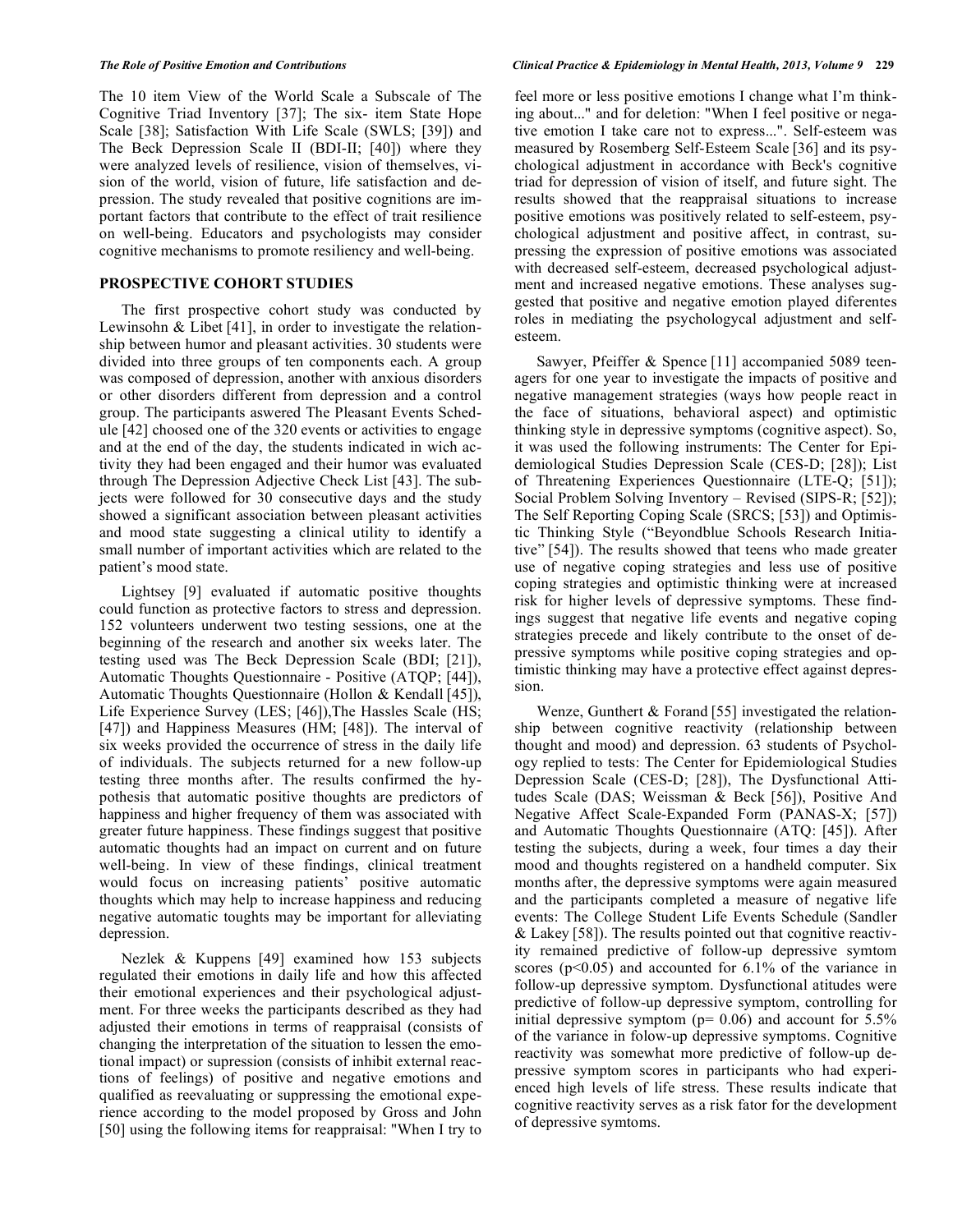Shankman *et al.*[59] assessed if high negative emotionality (sadness, fear, anger) and low positive emotionality (anhedonia, lack of enthusiasm, lack of energy) in children are risk factors for developing depression. The sample of 329 pre-school children was observed in the laboratory in 12 sessions with selected episodes to mention relevant behaviors removed from Laboratory Temperament Assesssment Battery (LAB-TAB; [60]) and taxes on EEG were performed in specific environment. The results showed that both low positive emotionality and high negative emotionality are suficient for confering risk for depression. Using EEG asymmetry as a marker for depression, the direction of interaction suggests that children with low positive emotionality or high negative emotionality are at risk for depression and children with both temperamental traits are not a greater risk than those with only one. The authors indicated that these temperamental traits may be good targets for preventative strategies.

Catalino & Fredrickson [14] investigated whether and how routine activity promote flourishing - a state of optimal mental health. The authors claim that flourishers experience greater positive emotional reactivity to pleasant events and buid more resources over time. To test how positive emotional reactivity in routine activities can promote mental health the authors recruited 208 subjects to during five consecutive weeks respond to The Day Reconstruction Method (DRM) on line and report a typical weekday. Before the participants respond to DRM, the group aswered to the following test: The Five Facet Mindfulness Questionnaire [61], The Beck Depression Inventory (BDI; [21]), Beck Anxiety Inventory (BAI; [62]), The Composite International Diagnostic Interview Short Form- Alcohol Dependence and Drug Dependence (CIDI-SF; [63]) and The Mental Health Continuum-Short Form [64]. The result of the testing and implementation of DRM enabled the group was classified as: flourishers (108), non florishers (67) and depressed (33). Three months after, the subjects who completed the DRM were invited to respond again to The Five Facet Mindfulness Questionnaire [61] in this stage the participants slipped to 178 subjects who was the final sample. Examinig the daily lives of florishers compared to depressed and non florishers the authors discovered that flourishers respond more positively to pleasant activities, ranging from interacting to learning. The analysis pointed out important differences in florishers individuals in positive emotionality that modify significantly the capabilities of coping and feeling of well being and that the maintenance of this blossoming is the importance given to ordinary everyday experiences as, for example, chat with a colleague, helping, interacting, playing, learning, spiritual activity and exercising.

Mauss *et al.* [6] investigated whether dissociation between positive emotion experience and behaviors predict two facets of psychological functioning- depressive symptoms and well-being- and if so, wether these effects are mediated by social connectedness. The study used a sample of 135 students and was conducted in three times. Initially there was a survey of levels of depression and well-being were assesed by a Five-item Short Version of The Center for Epidemiological Studies Depression Scale (CES-D; [28]), and The Five-item Satisfaction With Life Scale (SWLS; [39]). In a second moment, six months after, it was verified a positive excitement and dissociation of behavioral experience by a session where participants watched two minutes of amusing film clip and a laboratory software was used to compute averages for each second of data during the film. Six months after, social connectednnes, appraisal social support and belongingness social support were each assessed with Fouritem Scales from The Interpersonal Support Evaluation List [65], loneliness was assessed with the Eight-item UCLA Loneliness Scale [66]. The results showed that positive experience-behavior dissociation predicted social connectedness (p<0.05); social connectedness was negatively associated with depressive symptoms  $(p<0.05)$  and positively associated with well-being  $(p<0.05)$ . This study showed that the more participants' positive experience and behaviors were dissociated during a positive emotion induction, the greater levels of depressive symptoms and the lower levels of wellbeing participants experienced six months later.

In another study, [67] examined the psychological health correlates of positive emotion variability versus stability across 2 distinct studies. The first study used a daily experience approach in 244 adult participants from a U.S. community and they were asked to rate their positive feelings each day before going to bed for 14 consecutive days and indicated how "happy" and "excited" they felt over the past 24 hours on a scale ranging from 1(very slight/not at all) to 5 (extremely) with combine responses into one positive emotion composite. The authors calculated two scores individually for each participant: positive emotion variation (PE var) as the standard deviation across 14 days and overall positive emotion (PE mean) as the average across 14 days. Participants also completed a self-report version of the Global Assessment of Functioning Scale (DSM-IV), Satisfaction With Life Scale [39], Beck Depression Inventory [21] and The Anxiety Screening Questionnaire [68]. The study 2 adopted a daily reconstruction method in 2391 French adult recruited through a large on line study. Participants were asked to report what they did on the previous day, episode by episode. For each episode participants indicated a positive emotion from The Differential Emotion Scale [69] and again the two scores were calculated the PEvar and the PEmean as the positive emotion average across episodes. The participants completed the Satisfaction With Life Scale [39] and Subjective Happiness Scale [70]. The results showed that the participants of the first study who experienced greater PEvar throughout the 14 day study period reported worse psychological health outcomes including decreased life satisfaction and functioning and increased depression and anxiety (ps<0.05). On the second study participants who reported greater PEvar throughout the previous day experienced worse psychological health outcomes with decreased life satisfaction, daily satisfaction and subjective happi $ness(p<0.01)$ . These findings support the notion that positive emotion variability plays an important role in psychological health above overall levels of happiness, and that too much variability might be maladaptative and might increase anxiety and depression.

### **CASE-CONTROL STUDIES**

In the first case-control study, [12] examined whether there would be differences in perceptions of consensus for positive, negative and neutral events in depressive and non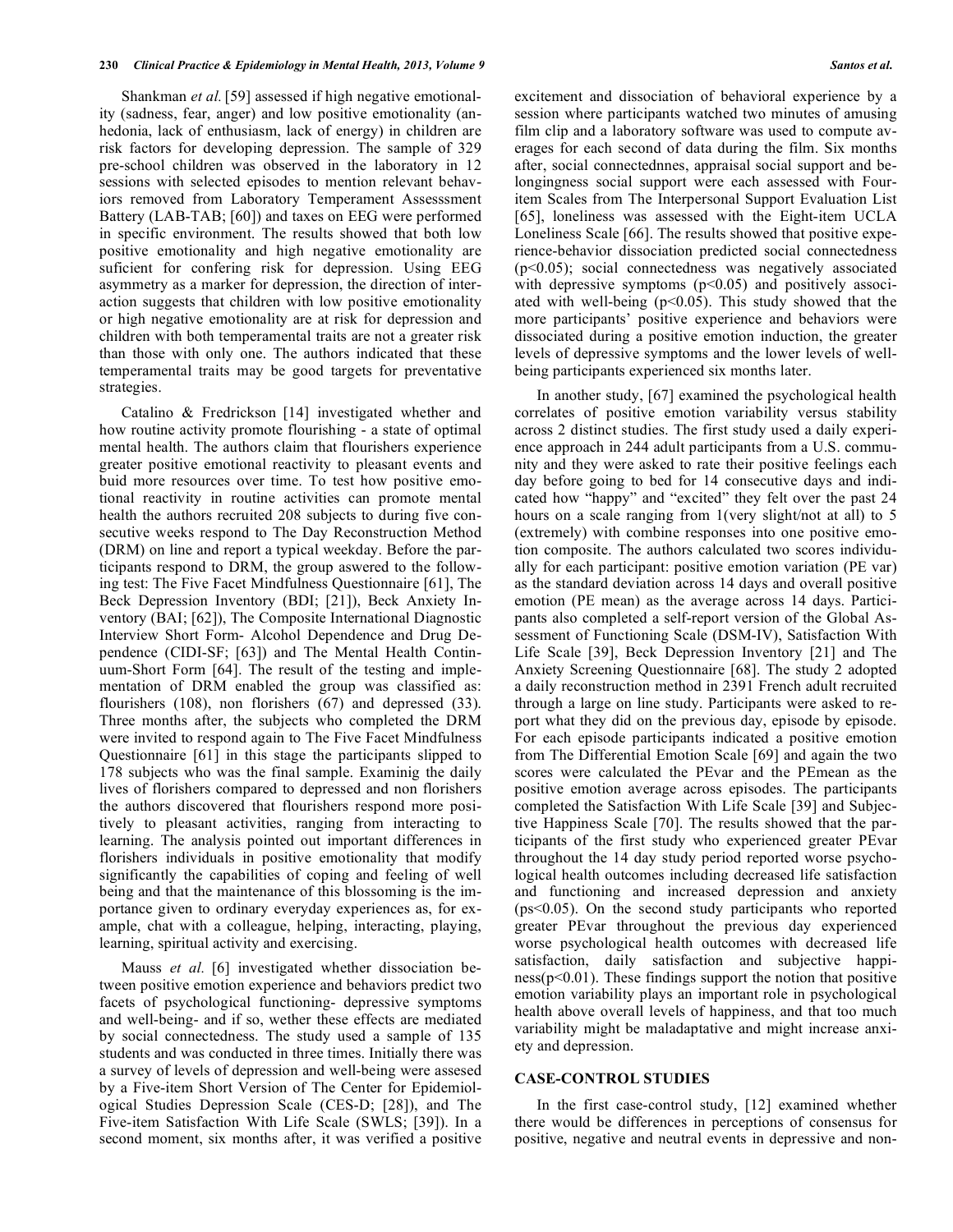depressive and the effects of these interpretations both on attributive style and on levels of depression. To this end, 52 subjects were divided according to The Beck Depression Scale (BDI; [21]). 23 subjects were classified as depressed, 22 subjects were classified as nondepressed and seven participants were classified neither depressed nor nondepressed. In this phase the subjects were divided into groups of five to ten participants and for an hour responded the following questionnaires in a booklet: The Beck Depression Scale (BDI; [21]), The Attributional Style Questionnaire (ASQ; [71]) and a event questionnaire contained 45 statements written in second person that described positive, negative and neutral interpersonal and achievement events. The results indicated that positive events were rated as having happened more often than negative or neutral  $(p<0.0001)$ . A main effect of target across all event types suggested that the events were rated as happening more to others than to itself (p<0.0001), an interaction between target and depression indicated that this pattern was truer for depressed participants than nondepressed  $(p<0.01)$  and an interaction between event type and target in nondepressed subjects, indicated that positive events were rated as more likely to happen to itself than to others, whereas negative and neutral events were rated as more often to happen to others than to the self  $(p<0.0001)$ . The depression is not affected by the perception of others but by the perceptions of the self that have a direct association with depression and an effect mediated through attributional style for negative events. The authors pointed out the importance for the development of prevention and treatment strategies to determinate the causes of a depressive attributional style.

Sheeber *et al.* [5] focused on delineating the dimensions of affective experience in depressive disorder in adolescents. The affect regulation involved in initiating, maintaining and moduling the occurence, intensity and duration of the experience. The affective behaviors of 75 adolescents with major depression were compared to a matched cohort of 77 healty adolescents and the participants were submitted for these tests: The Center for Epidemiological Studies- Depression Scale (CES-D; [28]), The Diagnostic Interview Kiddie-Sads Trace (K-SADS) [72], The Positive and Negative Affect Scale-Expanded Version (PANAS-X; Watson & Clark [57]), The Meta Emotion Interviews (MEI/CHILD-MEI; [73]) and Behavioral Observations: The Living in Family Environments System (LIFE; [74]). The results showed that depressed boys and girls showed relative duration of dysphoric and angry affect, in particular, depressed boys and girls remained in angry states longer  $(p<0.01)$  and depressed girls also remained in dysphoric states longer, than did their healthy peers. The depressed adolescents didn't maintain happy affective states for as long a time as the healthy ones (p<0.01). The authors highlight the deficit of maintenance of positive affect and the longer duration of physiological responses associated with negative affect as a critical mechanism in depression.

In the last case-control study [7] examined whether depressed participants were also impaired at selecting relevant positive content in the context of representations in working memory (WM) such an impairment would limit depressed person's ability to use positive material to ameliorate the cognitive effects of negative information. The authors recruited 42 subjects and according to The Structured Clinical Interview for the DSM-IV (SCID [75]) divided in 20 depressed and 22 healthy and administered Emotion Regencyprobes task based on research by Monsell [76] with positive words, neutral and negative content where 260 words with emotional content and 330 neutral words from the Affective Norms for English Words (ANEW; [77]). The results presented that for the nondepressed participants, interferences levels differed significantly across conditions (p<0.001) and this participants exhibited lower levels of interference in the emotion focus condition in the neutral and the emotion nonfocus conditions  $(p<0.001)$ . For the depressed group levels did not differ across conditions  $(p>0.05)$  and these participants exhibited higher interference levels than did their nondepressed peers in the emotion focus condition  $(p<0.01)$ . Nondepressed participants showed less interference for positive than for neutral information and depressed subjects showed equivalent levels of interference for positive and neutral stimuli.

### **RANDOMIZED CLINICAL TRIALS**

Beck & Strong [78] investigated the effects of positive and negative connotation of the speech therapist about the symptoms of depression. The aim of the study was to compare the results of different interpretations of therapists to stimulate changes in depressed patients. For that, 84 students responded to the Beck Depression Inventory [21] and the 30 who had scores between eight and 31 were selected for the study (moderately depressed). The participants were divided into three groups of 10 where a group participated in two interviews with positive interpretations, the other group had two interviews with negative interpretations and the trird group was the control and the two sessions only answered BDI Scale, Personal Mood Inventory [79] and Barrett-Lennard's Relationship Inventory [80]. A month after the second interview all students were contacted again and retested in two sessions. At the end of the first interview of the posttest the therapist assigned students a task to perform every day until the next interview, such as walking in a park and greeting a stranger, visiting a friend, or going to the Student Union and saying hello to someone. The difference between the control group and the groups that received intervention was statistically significant ( $p<0,005$ ). From the 20 subjects who participated in the interviews 16 reported in posttest that suffering had declined or disappeared. The group that received positive interpretations, nine students responded that the mood was no longer a problem for them while five students of the group that received negative interpretation reported that their mood continued to be a problem that causes suffering. This study identifies the interpretation with positive connotation as a therapeutic method facilitator of change to the depression.

Joormann *et al.* [81] examined whether depressive patients could intentionally forget negative material. 72 volunteers were divided between depressive and non-depressive according to DSM IV Structured Clinical Interview (SCID [75]) and responded to the Beck Depression Scale II (BDI-II; [40])(the average score for the 36 subject of control group was 1.8 and the average for the depressive group 36 was 27.5). The first phase was the learnig moment and 36 words negative content, neutral 36 positive and 36 were selected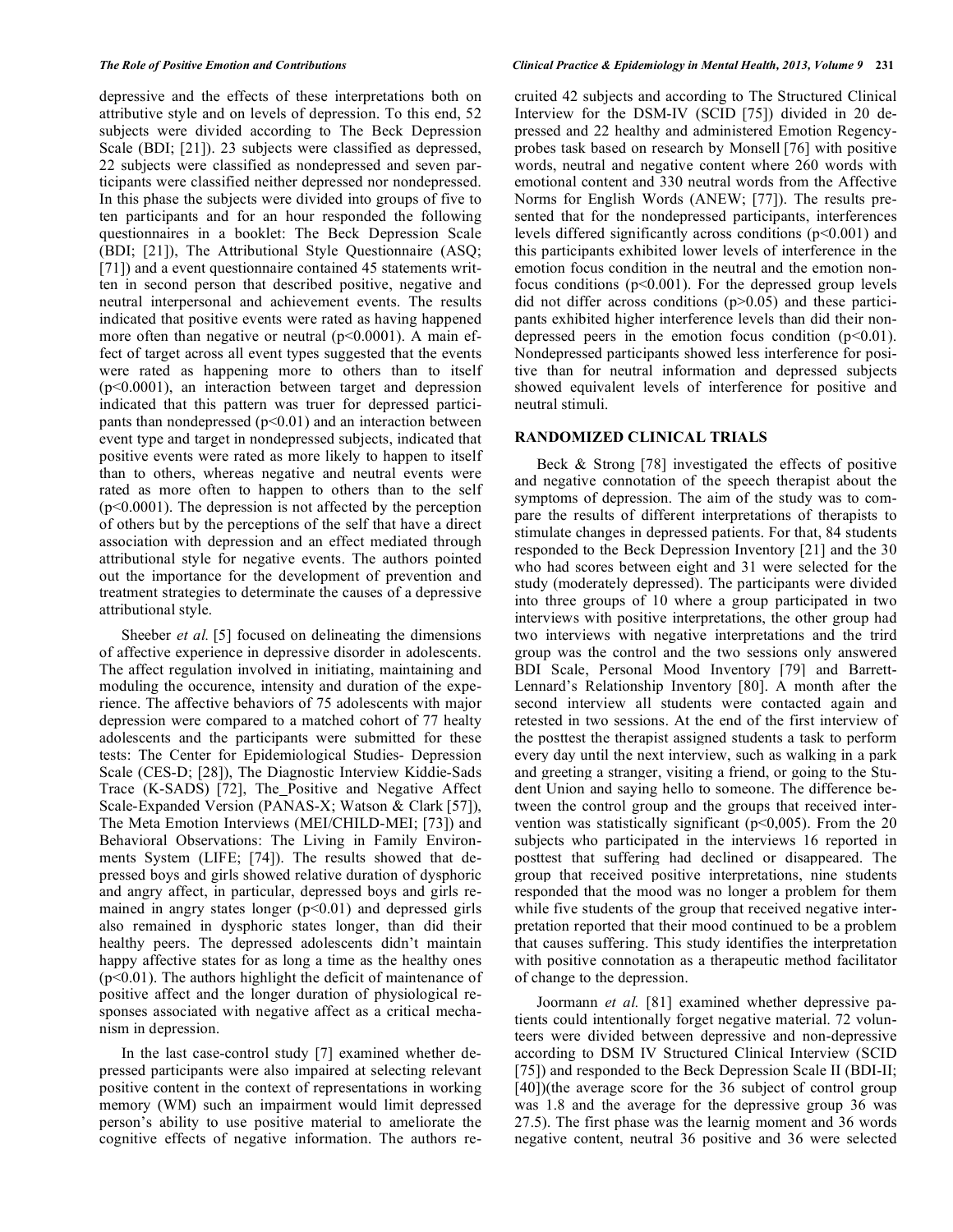from the Battery of English Words of Affective Contents [77] (ANEW: 1999) and were paired to be presented to the participants and be memorized. The sessions lasted from 60 to 90 minutes and the first phase was to learn where 43 pairs of words were presented on the computer screen for five seconds each. The participants were instructed to study the words for later testing. At the end of this phase, the subjects were tested and needed to get 50% correct to follow for next step. The participants that do not achieve the goal answered to the Beck Depression Scale II (BDI-II; [40]) tests and Strategies Questionnaire and not progressed.

In the second phase, the participants were instructed not to think in the words that appeared on the computer in red and to answer and memorize the words that appear in green. Half of the participants were asked to suppress positive words and negative answer and the other half the other way around. In the third phase, the subjects were instructed to remember all the words of the learning phase and the words deleted and remembered and in this stage each word appeared in black by four seconds on the computer. The group without depression presented a percentage of 84% for remembrance of positive words deleted and reinforced negative versus 83% for the reverse situation. The depressive group presented 85% for recalling words that suppressed the positive content and reinforced the negative against 73% for remembrance that suppressing the negative content words and stressed the positive. The study showed that depressive participants managed to intentionally forget negative words content and suggests that this training can become a strategy able to combat negative thoughts of depressive rumination.

Seligman *et al.* [3] have developed research in order to prove the effectiveness of positive psychology interventions to increase happiness. The survey was conducted online and the authors prescribed five exercises to increase happiness and a placebo control. An exercise focused on developing gratitude (write a letter of gratitude and delivering it to someone important), two focused on developing talents and strengths (identifying personal strengths and using their strengths in different ways), two emphasized making patients what was good in them (you at its best - they reported a time where they were happy and what forces were at that time and three good things in life where they described three situations that were good on the day and causes). The placebo group was writing exercise for a week about recent memories. In this sense, 577 participants were recruited on line in a month and completed two questionnaries, The Center for Epidemiological Studies-Depression Scale (CES-D; [28]) and The Steen Happiness Index (SHI; [3]). The subject visited a specific Web site where they were encouraged to print the instructions and perform the same exercises during a week and then return to the Web site to completed follow-up questionnaires in one week, one month, three months and six months and answered the same measures of happiness and depression. Only 411 subjects completed the five follow-ups and were considered statistically. The results showed that two of the exercises (using their personal strengths and three good things in life) increased levels of happiness and depression symptoms decreased for six months. The exercise of gratitude visit generated positive changes for a month and the other two exercises and the placebo showed transient effects on levels of happiness and depressive symptoms.

Research has shown that exercises that emphasize personal and positive emotion forces immediate effect by increasing the levels of happiness and reducing depressive symptoms.

In another study, [16] produced two surveys in order to prove the effectiveness of positive psychotherapy, one with medium to moderately depressed adults and another with severely depressed adults. The first study described 40 moderately depressed subjects with scores between 10 and 24 on the Beck Depression Inventory-II (BDI-II; [40]) were recruited. Nineteen participants were submitted to positive psychotherapy, 21 of the control group were not submitted to psychotherapy. The treatment lasted six weeks with sessions of two hours duration. Both groups were tested soon after the intervention, three months, six months and one year after the intervention with the following instruments: The Beck Depression Scale II (BDI-II; [40]) and The Satisfaction With Life Scale (SWLS; 1985).

Participants who have undergone positive psychotherapy showed decrease of depressive symptoms and increased satisfaction with life during the intervention and this result is sustained over time. In the second survey reported by the authors, 32 severely depressed subjects were allocated in three modes of intervention in order to analyze its effects. Eleven have undergone positive psychotherapy with only 14 sessions following the protocol proposed by the authors. Nine were subjected to the usual psychotherapy treatment depression and were attended by five psychologists and a last group of 12 individuals in addition to the usual psychotherapeutic treatment made use of antidepressants. After the interventions the participants were subjected to the following tests: Hamilton Rating Scale for Depression (HRSD; [82]); Zung Self-Rating Scale (ZSRS; [83]); Outcome Questionnarie (OQ; [84]); The Satisfaction With Life Scale (SWLS; [39]) and were assessed for the remission of depression symptoms. The results indicated that the positive psychotherapy performed better than the others with margin calls results in all instruments. In PPT group ZSRS presented 43.27 score against 54.67 from usual treatment and 55.70 from usual treatment plus medication. In Outcome Questionnaire, the PPT group scored 45.82 versus 63.67 and 55.50. And in the SWLS, the score was 21.91 against 19 and 18.50, increasing the positive emotion, engagement, meaning and significantly, reducing the levels and depression symptoms.

Fredrickson *et al.* [85] conducted a survey in order to investigate the effects of loveling-kindness meditation on health and well-being. The 139 subjects were divided between 67 that initially would receive training in meditation and 72 that would be initially from the control group. For nine weeks, all participants were instructed to practice this meditation and to access a Web site in order to complete the following questionnaires: Mindfulness and Awareness Scale [86]; Hope Scale [38]; Savoring Beliefs Inventory [87]; Life Orientation Test LOT: [88]; Ego-Resilience Measure [35]; Psychological Well-Being Scale [31]; Dyadic Adjustment Scale [89]; Positive Relations With Others, [90]; Satisfaction With Life Scale [39] and Center for Epidemiological Studies – Depression Measure CES-D; [28]. After a week of response to the questionnaires the group of 67 subjects participated in a workshop with daily practice of meditation and every day the subjects visited the Web site and reported their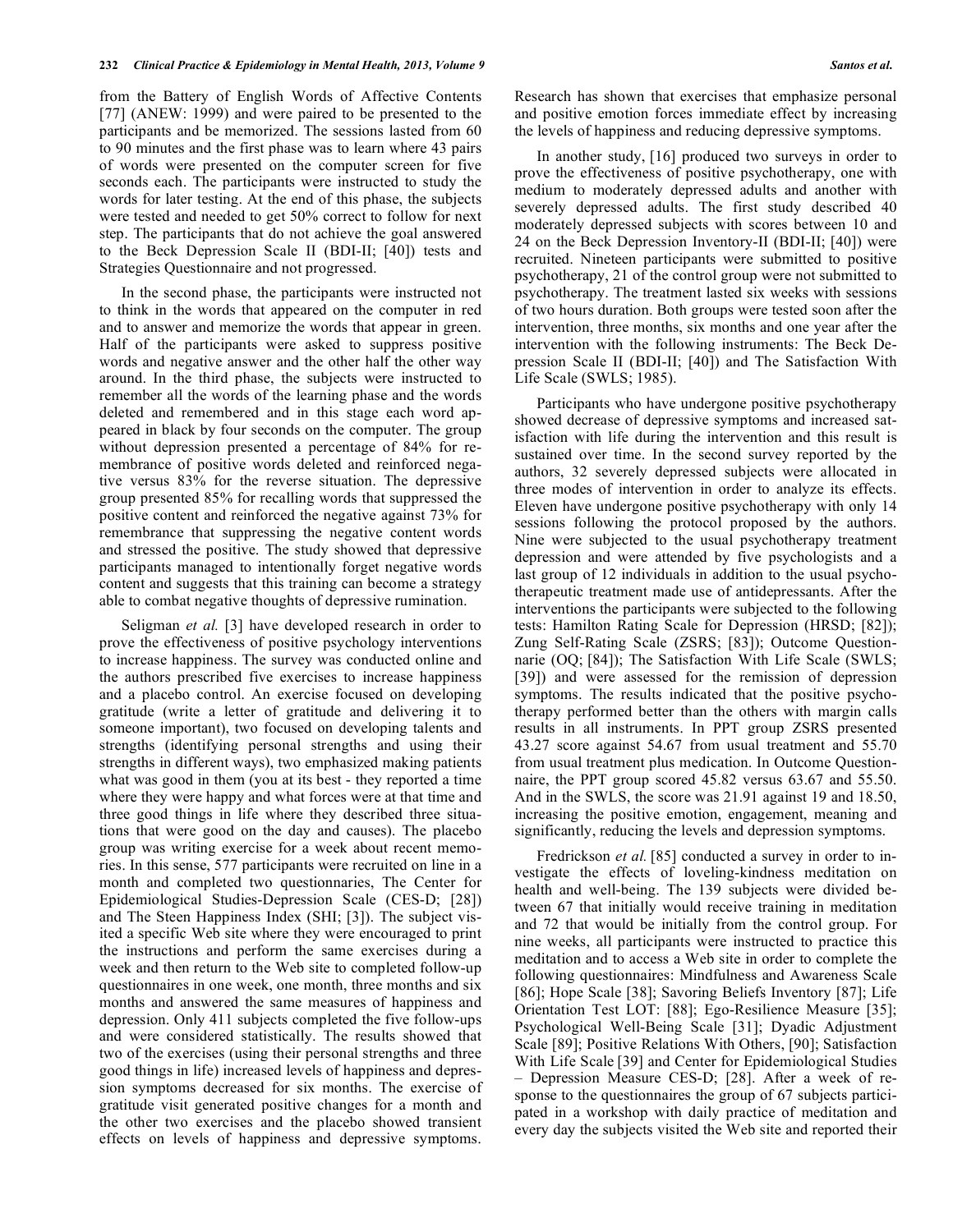emotions and the time spent with meditation the day before and completed the Modified Differential Emotions Scale (mDES; [91]) on-line monitoring continued for another week after the workshop ended. At the end the participants completed the same instruments as a posttest. Two months after, the meditation workshop began to the control group of 72 subjects, but there were no further measurement. The study showed that participants who invested an hour per week practicing meditation significantly increased their positive emotions in everyday situations of life, their social interactions and their personal resources and reduced their symptoms of depression.

Huta & Hawley [92] conducted two surveys with healthy individuals and depressive to verify the role of personal strengths and vulnerabilities in well-being. In the first study 241 healthy participants attended search on line where the focus was to analyze the influence of positive well-being about the negative affect and depression. Subjects completed a survey on line and then answered to the following inventories: Values in Action Inventory of Strengths (VIA-IS; Peterson & Seligman [93]); Dysfunctional Attitudes Scale DAS; [56]; Beck Depression Inventory Second Edition BDI-II; [40]; Satisfaction With Life Scale SWLS; [39]; Positive Affect and Negative Affect [94]; Self-Esteem [95]; Subjective Vitality Scale [96]; Meaning [97] and Elevating Experience, [97]. The results pointed an interaction between strengths and vulnerabilities and suggest that personal forces protect people against harmful effects of vulnerabilities. The second study reported in the article presented 54 depressive individuals, with a minimum score of 14 in the Beck Depression Scale II (BDI-II; [40]), which were submitted to cognitivebehavioral protocol of the book the Mind over mood: change how you feel by changing the way you think [98] before and after respond to the survey with the instruments previously reported on the first study of the article. The focus of the second study was to analyze the relationship between forces and vulnerabilities in depressed. The results reinforce personal forces have main role in reducing depressive symptoms and points out that three forces in particular promoted the recovery of depression: hope, appreciation to the beautiful and excellence and spirituality.

Bylsma *et al.* [99] evaluated the emotional reactivity to daily events in depressive and healthy subjects. 99 participants after answering the Structured Clinical Interview for DSM IV-TR Axis I Disorders (SCID-I) were divided into three groups: 35 with major depression, 26 with minor depression and 38 healthy and they were submitted to Computerized Experience-Sampling-Method (ESM; [100]). For three consecutive days the subjects recorded in a handheld computer programmed to sound an alarm 10 times during the day (between 8 a.m. and 11 p.m.) to the individual account of humor and the context and nature of the most important emotional events that had occurred since the last record. After the three days of ESM logs the handheld was returned and the Day Reconstruction Method (DRM; [100]) was answered. DRM requested participants to rebuild the previous day structuring it as a continuous series of episodes describing details such as what they were doing, time of episodes, and thoughts and feelings involved. While the subjects submitted to DRM they answered Beck Depression Inventory-II (BDI-II; [40]); and The Beck Anxiety Inventory (BAI; [62]).

The results showed that the depressives subjects report their failures, highest rates of negative affect and negative social interactions while healthy participants report their successes, positive affection and positive social interactions and that the depression participants are also more reactive nicely to daily events that healthy ones.

Albarracin & Hart [101] reported four experiments that examined the relationship between action, inaction and humor. In the first experiment, 87 psychology students were induced to experience happiness and anger and wrote a letter to a friend about a personal living experienced happiness, frustration or anger. Participants who would try neutral mood were asked to write about a typical day in their lives. Five minutes after that, completed sentences with 20 neutral, positive and negative words that connoted both action (motivation, make, behavior, engaged, action, do, go and active) and inaction (still, pause, interruption, calm, cripple, unable to stop and freeze). The task is part of the Computerized Edinburg Associative Thesaurus [102]. Shortly after, the subjects completed 21 issues accessing verbal ability (antonyms, complete sentences and analogies) and mathematical ability (resolution of problems and algebraic equations). The results showed that participants in positive mood and neutral conditions showed better performance in terms of action while the negative mood showed conditions for inaction.

In the second experiment, 139 participants completed the same sentences with words of neutral content (button, cement, chair, lock, pencil, carpet and paper), and the humor was also induced to happiness and anger. Shortly after the subject participated in a decision test where a story was received to be read ("Mr. Miller"; [103] and after reading this material were asked to choose between 12 titles of articles that were relevant to reaching a decision. The numbers of articles that the subjects read were taken into account and the result showed that the design of action increased the selection of articles on subjects who have experienced positive mood and that it decreased in participants who experienced negative mood. In the third experiment, a sample of 81 participants were induced to experience happiness and anger and soon after the organizing and completing scrambled sentences using words of inaction (first experiment) and neutral words (second experiment). On the next moment they received a celebrity photo for review and then they answered questions about what the recall from the image. The results also revealed an association with positive humor and action and negative mood with inaction influencing on memory performance. The experiment four replied the first with 140 students of Psychology except that negative mood induced was the sadness instead of anger. The four experiments that reinforced the negative affect thwart the activity and increase the inaction while the positive affect enhance and reinforce the action as well as the performance.

Dalgleish *et al.* [104] recruited 50 volunteers who completed the Structured Clinical Interview for the DSM-IV Axis I were divided into 16 depressed, 17 remitted depression at least for three months and 17 never depressed in order to verify the structure of life. A week later the subjects were submitted to Life-Structure Card-Sorting Task proposed by Zajonc and adapted by Linville [105] where they were asked to divide their lives into chapters and instructed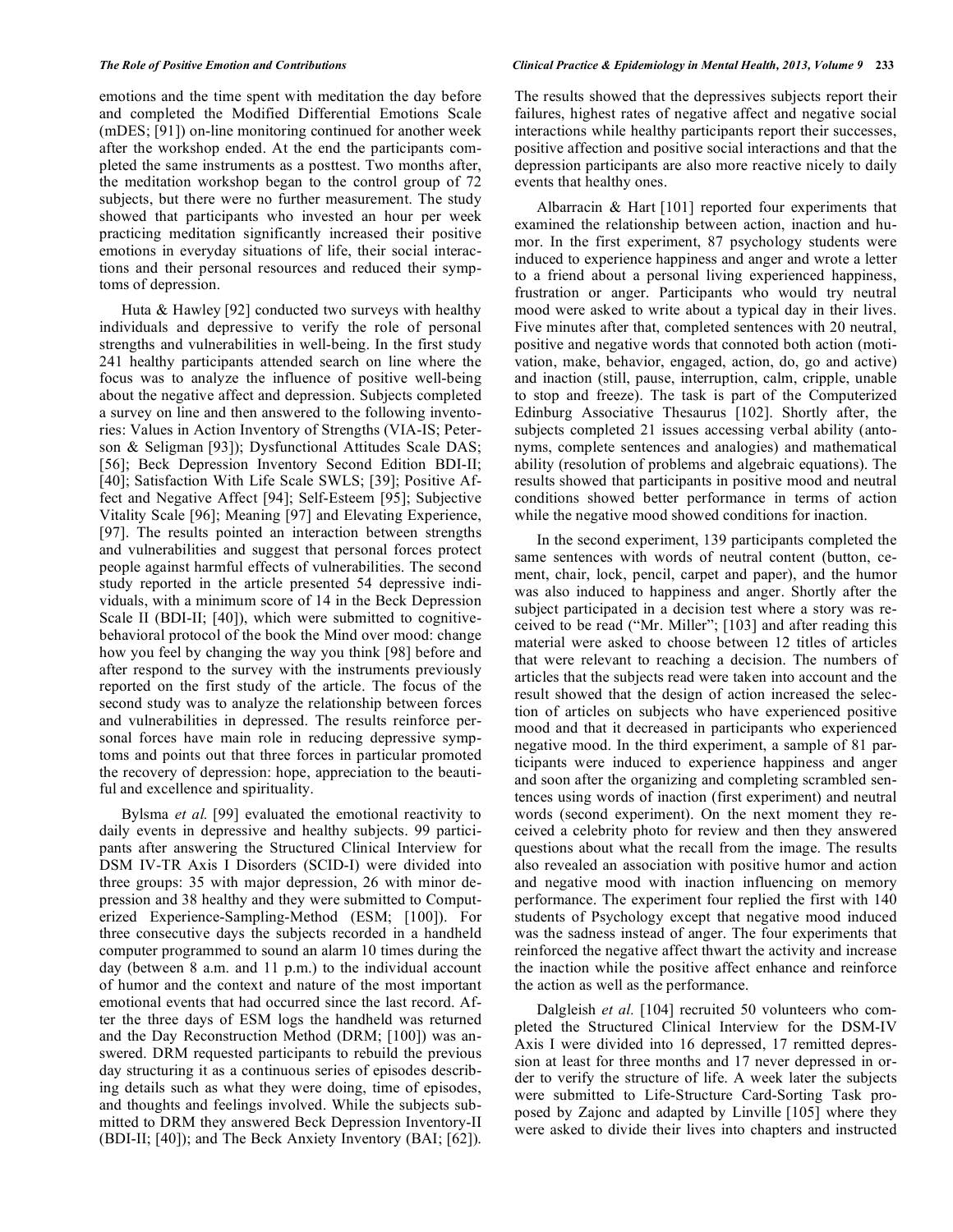to write their story using the words set out in 46 cards both for the past and for the future. Immediately after that they answered to the following tests: Beck Depression Inventory (BDI; [40]), the Spielberger State-Trait Anxiety Inventory (STAI; [20]) and Positive Affect Negative Affect Scale (PANAS; [94]). The data showed a depressive profile relative to the past with predominance of negative information and vulnerability in depressive group and in participants at remission, but surprisingly the groups showed no significant differences in ratings of life structure for the future. This research points out that even with a history of depression peolpe can contemplate the future not as a mere projection of the past.

### **DISCUSSION**

In this study we aimed to conduct a systematic review of the literature on the impact of positive emotion in the treatment of depression and on the use of strategies of positive psychology that involves positive emotion to treat and reduce symptoms of depression. It has been observed through the studies, [3, 16, 85, 8, 11, 92, 10, 14] that strategies of positive psychology have impact on signs and symptoms of depression, as well as seeming to prevent and increase wellbeing, producing protective elements, such as resilience and coping capabilities that reduce relapses in the treatment of depression. The positive emotion and the relations with depression and well being was observed through the studies [9, 23, 12, 49, 13, 5, 15, 55, 67, 59, 6].

The positive psychology, according to Wood & Tarrier [2] introduced a new form of treatment which puts in evidence the study of virtuous aspects of human nature in addition to developing personal forces believing that the same work as protectors against the disease. In this context [17], the positive psychology is the science of qualities and resilience.

Based on the analysis of selected studies on depression and positive psychology as certain a vast repertoire of strategies in order to increase the positive emotion and promote cognitive opening necessary for the treatment. A lot of strategies were used successfully, we emphasize the pleasant activities as religious service, watching movies, playing cards, eating out, gardening [23, 41], mindfulness [85, 14], meditation [85], gratitude [8], the development of positive cognitions through the restructuring of negative content thoughts [7], changing the style of thinking from pessimist to the optimist [12, 11, 10]), social connectivity [6], developing talents and strengths to increase coping strategies [3,85,8]), expanding social support network in order to develop resilience and well-being, positive emotion, engagement, achievement, and positive relationships ([13, 8, 11, 14, 6, 10].

All the techniques used in the surveys [11, 2, 10, 7, 78, 92] aim to reduce vulnerabilities, enhance personal forces and resources to lessen the impact and therefore the losses generated by depression and thus develop resilience and well-being.

In [33,10,11,55,12,101] stressed the importance of positive social relationships support generators as support for the development of resilience and reducing the levels of stress and depression, indicating therapeutic possibilities to strengthen social support network.

The positive cognitive triad (positive view of yourself, of the world and of the future), automatic positive thoughts and optimistic were highlighted by Crocker, [10-12] as generators of satisfaction, resiliency and reducing levels of depression. In this context, psychologists must develop strategies in order to teach their depressive patients the importance of the development of positive cognitive triad, and optimistic style of automatic thoughts positive. According to Dalgleish *et al.*, [104] it was observed that individuals with a history of depression and with negative information and vulnerability in the life on the past and on present, surprisingly managed to contemplate the future not only as a mere projection of the past. This finding challenges the literature that claims that the negativity and hopelessness are present on the vision of future of depressive and brings the possibility of therapeutic intervention in this cognitive aspect.

The behavioral aspect is also reviewed [23, 85] that emphasize the role of pleasant activities in order to reduce the intensity of the depression, through the engagement in pleasant activities to minimize depression and produce wellbeing.

Another fundamental aspect of positive psychology is to develop personal forces like: talents, strengths and abilities in patients with much vulnerability, because these personal forces are protective elements and produce well-being [18,10,78,92] allege that the forces have key role in reducing depressive symptoms and demonstrated in their research that three forces: the hope, the appreciation of the beautiful and excellence and spirituality, promoted depression recovery despite cognitive vulnerabilities submitted by individuals.

It was observed [9, 19, 49, 11, 14, 10, 3, 16, 85, 92, 6, 67] that the development of positive emotion has led to a better psychological functioning and consequently a reduction of symptoms of depression.

A limitation of the study, however, lies in the fact that most articles have produced qualitative results showing the improvement of patients in behavioral terms. It would be interesting that new studies focus on production of quantitative data with statistical treatment.

### **CONCLUSION**

On the basis of selected articles it was established that the strategies of positive psychology are potentially effective tools for the prophylaxis and treatment of depression. The positive emotion, in fact figured in many strategies used in the presented research [9, 19, 49, 11, 14, 10, 3, 16, 85, 92, 6, 67] and is directly related to the improvement of the levels of depression. Increasing positive emotion, developing personal forces, seeking direction, meaning and engagement for the daily patient proved to be important and meaningful strategies for reducing the signs and symptoms and relapse, so applicants in depression [78, 18, 10, 6, 14].

The applicability of the findings of this study is characterized by a range of strategies which are important therapeutic procedures for reduction levels of depression. However, the use of a repertoire of differentiated strategies hindered a comparative analysis of the effectiveness of treatments and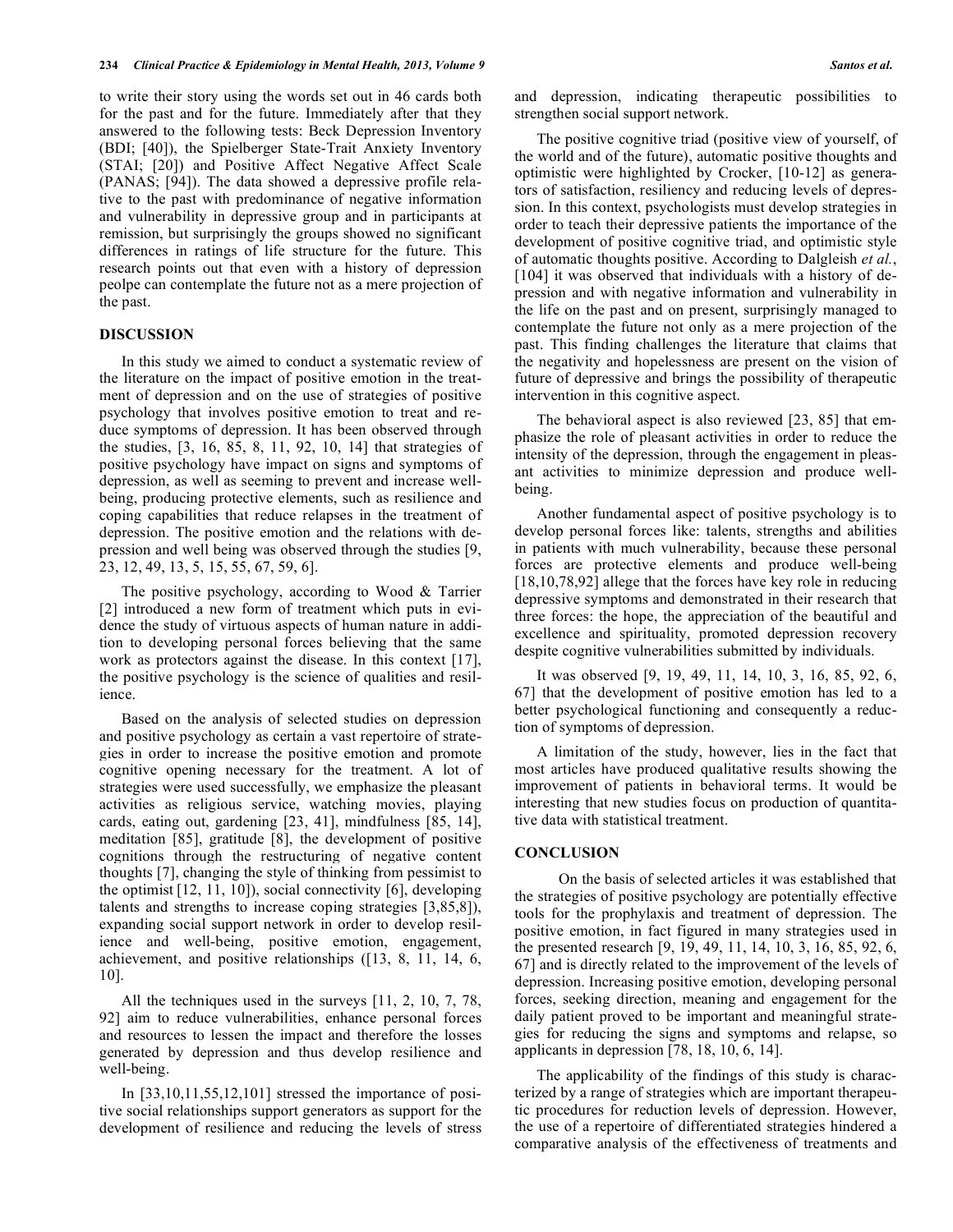the accession and evasion of it. In this sense, it would be interesting more researches to be carried out using a limited number of strategies, this way comparative analysis can be performed.

### **CONFLICT OF INTEREST**

The authors confirm that this article content has no conflicts of interest.

### **ACKNOWLEDGEMENTS**

Declared none.

### **REFERENCES**

- [1] Seligman MEP. Building human strength: psychology's forgotten mission. Am Psychol 1998; 29.
- [2] Wood AM, Tarrier N. Positive Clinical Psychology: A new vision and strategy for integrated research and practice. Clin Psychol Rev 2010; 30: 819-29.
- [3] Seligman MEP, Steen TA, Park N, Peterson C. Positive psychology progress: Empirical validation of interventions. Am Psychol 2005; 60: 410-21.
- [4] Sin NL, Lyubormirsky S. Enhancing well-being and alleviating depressive symptoms with positive psychology interventions: A pratice-friendly meta-analysis. J Clin Psychol 2009; 65: 467-87.
- [5] Sheeber LB, Allen NB, Leve C, Davis B, Shortt JW, Katz LF. Dynamics of affective experience and behavior in depressed adolescents. J Child Psychol Psychiat 2009; 50: 1419-27.
- [6] Mauss IR, Shallcross AJ, Troy AS, *et al*. Don't Hide Your Happiness! Positive emotion dissociation, social connectedness, and psychological functioning. J Pers Soc Psychol 2011; 100: 738-748.
- [7] Levens SM, Gotlib IH. Impaired selection of relevant positive information in depression. Depress Anxiety 2009; 26: 403-10.
- [8] Wood AM, Maltby J, Gillett R, Linley PA, Joseph S. The role of gratitude in the development of social support, stress, and depression: Two longitudinal studies. J Res Pers 2008; 42: 854-71.
- [9] Lightsey OR. "Thinking Positive" as a Stress Buffer: The role of positive automatic cognitions in depression and happiness. J Counsel Psychol 1994; 41: 325-34.
- [10] Mak WWS, Ng ISW, Wong CCY. Resilience: Enhancing wellbeing through the positive cognitive triad. J Counsel Psychol 2011; 58: 610-7.
- [11] Sawyer MG, Pfeiffer S, Spence SH. Life events, coping and depressive symptoms among young adolescents. A one - year prospective study. J Affect Disorders 2009; 117: 48-54.
- [12] Crocker J, Alloy LB, Kayne NT. Attributional Style, depression, and perceptions of consensus for events. J Pers Soc Psychol 1988; 54: 840-6.
- [13] Dowrick C, Kokanovic R, Hegarty K, Griffiths F, Gunn J**.** Resilience and depression: Perspectives from primary care. Health 2008; 12: 439- 52.
- [14] Catalino LI, Fredrickson BL. A tuesday in the life of a flourisher: The role of positive emotional reactivity in optimal mental health. Emotion 2011; 11: 938-50.
- [15] Liu Q, Shono M, Kitamura T. Psychological well-being, depression, and anxiety in japanese university students. Depress Anxiety  $2009 \cdot 26 \cdot 99 - 105$
- [16] Seligman MEP, Rashid T, Parks AC. Positive psychotherapy. Am Psychol 2006; 61: 774-88.
- [17] Seligman MEP, Parks AC, Steen T. A balanced psychology and a full life. Philos Trans R 2004; 359: 1379-81.
- [18] Bradley BP, Mogg K. Mood and Personality in Recall of Positive and Negative Information. Behav Res Ther 1994; 32: 137-41.
- [19] McNair DM, Lorr M, Droppleman LF. Profile of mood states. San Diego, CA: Educational and Industrial Testing Service 1971.
- [20] Spielberger CD, Gorsuch RL, Luschene R, Vagg PR, Jacobs GA. Manual for the State- Trait Anxiety Inventory (Form Y): Self-Evaluation Questionnaire. Palo Alto. CA: Consulting Psychologists Press 1983.
- [21] Beck AT, Ward CH, Mendelson M, Mock J, Erbaugh J. An inventory for measuring depression. Arch Gener Psychiat 1961; 4: 561- 71.

### The Role of Positive Emotion and Contributions Clinical Practice & Epidemiology in Mental Health, 2013, Volume 9 235

- [22] Eysenck SBG, Eysenck HJ. Manual of the EPQ (Eysenck Personality Questionnaire). London: Holdder & Stoughton 1975.
- [23] Lawton MP, Winter L, Kleban MH, Ruckdeschel K. Affect and quality of life. J Aging Health 1999; 11: 169-98.
- [24] Lawton MP, Moss M, Fulcomer M, Kleban MH. A research and service oriented Multilevel Assessment Instrument. J Gerontol 1982; 37: 91-9.
- [25] Joreskog KG, Sorbom D. LISREL 7. User's reference guide. Mooresville, IN: Scientific Software 1989.
- [26] Mc Cullough ME, Emmons RA, Tsang JA. The grateful disposition: A conceptual and empirical topography. J Pers Soc Psychol 2002; 82: 112-27.
- [27] Cohen S, Hoberman H. Positive events and social supports as buffers of life change stress. J Appl Soc Psychol 1983; 13: 99-125.
- [28] Radloff LS. The CES-D scale: A self-report depression scale for research in the general population. Appl Psychol Measur 1977; 1: 385-401.
- [29] Cohen S, Williamson G. Perceived stress in a probability sample of the United States. In: Spacapam S, Oskamp S Eds., The Social Psychology of Health. Newbury Park, CA: Sage 1988
- [30] John OP, Srivastava S. The big five trait taxonomy: History, measurement, and theorical perspectives. In: Pervin L.A. & John O.P. Eds. Handbook of personality: Theory and research. second ed. pp. 102-138. New York. NY: Guilford Press 1999.
- [31] Ryff CD, Singer B. Psychologycal well-being: meaning, measurement, and implications for psychotherapy research. Psychot Psychosom 1996; 65: 14-23.
- [32] Zigmond AS, Snaith RP. The hospital anxiety and depression scale. Acta Psychiatr Scand 1983; 67: 361-70.
- [33] Vranceanu Ana-Maria, Gallo LC, Bogart LM. Depressive symptoms and momentary affect: The role of social interaction variables. Depress Anxiety 2009; 26: 464-70.
- [34] Wheeler L, Reis HT. Self-recording of everday life events; origins, types and uses. J Pers 1991; 59: 339-54.
- [35] Block J, Kremen AM. IQ and ego-resilience: Conceptual and empirical connections and separateness. J Pers Soc Psychol 1996; 70: 349-61.
- [36] Rosemberg M. Society and the adolescent self-image. Princeton, NJ: Princeton University Press 1965.
- [37] Beckman EE, Leber WR, Watkins JT, Boyer JL, Cook JB. Development of an instrument to measure Beck's cognitive triad: The cognitive triad inventory. J Consult Clin Psychol 1986; 54: 566-7.
- [38] Snyder CR, Sympson SC, Ybasco FC, Borders TF, Babyak MA, Higgins RL. Development and validation of the State Hope Scale. J Pers Soc Psychol 1996; 70: 321-35.
- [39] Diener E, Emmons RA, Larsen RJ, Griffin S. The Satisfaction With Life Scale. J Pers Assess 1985; 49: 71-5.
- [40] Beck AT, Brown G, Steer RA. Beck depression inventory manual. 2<sup>nd</sup> ed. San Antonio, TX: Psychological Corporation 1996.
- [41] Lewinsohn PM, Libet J. Pleasant events, schedules, and depressions. J Abnormal Psychol 1972; 79: 291-5.
- [42] MacPhillamy D, Lewinsohn PM. The pleasant events schedule. Eugene: University of Oregon 1971.
- [43] Lubin G. Adjective checklists for the measurement of depression. Arch Gener Psychiat 1965; 17: 183-6.
- [44] Ingram RE, Wisnicki KS. Assessment of positive automatic cognition. J Cousel Clin Psychol 1988; 56: 898-902.
- [45] Hollon SD, Kendall PC. Cognitive self-statements in depression: Development of an automatic thoughts questionnaire. Cognit Ther Res 1980; 4: 383-395.
- [46] Sarason IG, Johnson JH, Siegel JM. Assessing the impact of life changes: Development of the life experiences survey. J Cousel Clin Psychol 1978; 46: 932-946.
- [47] Kanner AD, Coyne JC, Schaefer C, Lazarus RS. Comparison of two models of stress measurement: Daily hasless and uplifts versus major life events. J Behav Med 1981; 4: 1-39.
- [48] Fordyce MW. A review of research on the Happiness Measures: A sixty second index of happiness and mental health. Soc Indicat Res 1988; 20: 355-81.
- [49] Nezlek JB, Kuppens P. Regulating positive and negative emotions in daily life. J Pers 2008; 76: 561-80.
- [50] Gross JJ, John OP. Individual differences in two emotion regulation processes: Implications for affect, relationships, and wellbeing. J Pers Soc Psychol 2003; 85: 348-62.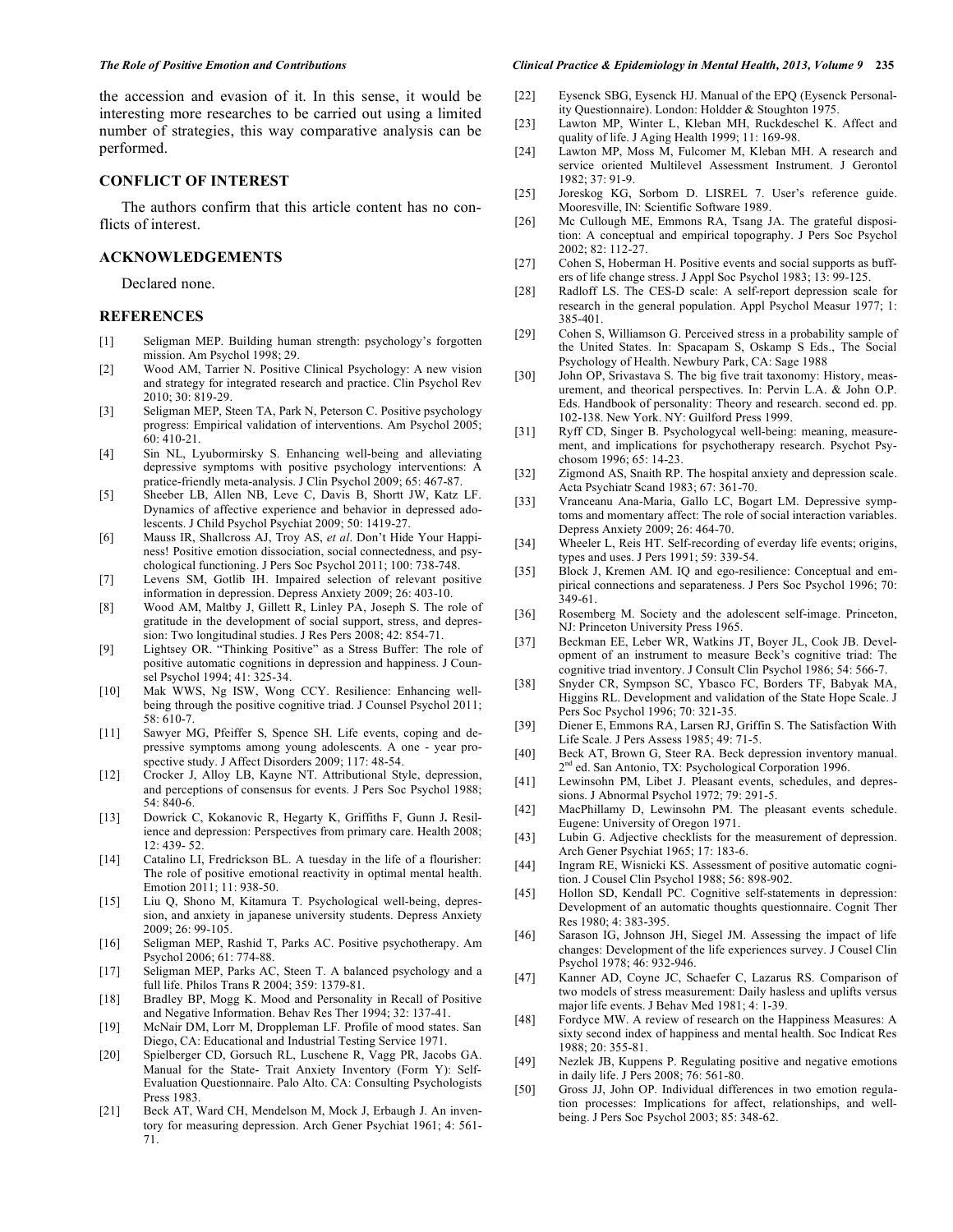### **236** *Clinical Practice & Epidemiology in Mental Health, 2013, Volume 9 Santos et al.*

- [51] Brugha TS, Cragg D. The list of threatening experiences: the reliability and validity of a brief life events questionnaire. Acta Psychiatry Scand 1990; 82: 77-81.
- [52] D'Zurilla TJ, Nezu AM, Maydeu-Olivares A. Social Problem-Solving Inventory- Revised (SPSI-R). Multi-Health Systems Inc., North Tona-wanda, NY 2002.
- [53] Causey DL, Dubow EF. Development of a self-report coping measure for elementary school children. J Clin Child Psychol 1992;  $21: 47-59$
- [54] Beyondblue. (2007). Beyondblue Schools Research Initiative. July 19. Retrieved January 31, 2008, from http://www.beyondblue.org.au/.
- [55] Wenze SJ, Gunthert KC, Forand NR. Cognitive reactivity in everday life as a prospective predictor of depressive symptoms. Cognitive Ther Res 2010; 34: 554-62.
- [56] Weissman A, Beck AT. Development and validation of the Dysfunctional Attitude Scale: A preliminary investigation. Paper presented at the annual meeting of the Education Research Association, Toronto, ON: Canada 1978.
- [57] Watson D, Clark LA. The PANAS-X: Manual for the positive and negative affect schedule- expanded form. Unpublished Manuscript. Iowa City: University of Iowa 1994.
- [58] Sandler I, Lakey B. Locus of control as a stress moderator: The role of control perceptions and social support. Amer J Commun Psychol 1982; 10: 65-78.
- [59] Shankman SA, Klein DN, Torpey DC. Do positive and negative temperament traits interact in predicting risk for depression? A resting EEG study of 329 preschoolers. Dev Psychopathol 2011; 23: 551-62.
- [60] Goldsmith HH, Reilly J, Lemery KS, Longley S, Prescott A. Laboratory Temperamental Assessment Battery: Preschool version. Unpublished version 1995
- [61] Baer RA, Smith GT, Hopkins J, Krietemeyer J, Toney L. Using self-report assessment methods to explore facets of mindfulness. J Pers Assess 2006; 13: 27-45.
- [62] Beck AT, Epstein N, Brown G, Steer RA. An inventory for measuring clinical anxiety: Psychometric properties. J Consult Clin Psychol 1988; 56: 893-7.
- [63] Walters EE, Kessler RC, Nelson CB, Mroczek D. Scoring the World Health Organization's Composite International Diagnostic Interview Short Form (CIDI-SF). Revised December 2002. Retrieved from: http://www3who.int/cidi/CIDISFScoringMemo12- 03-02.pdf. Acessed January 15, 2007.
- [64] Keyes CLM. Brief description of the mental health continuum short form (MHC-SF). Retrieved from http://www.sociology.emory.edu/ckeyes/. 2009. On line, retrieved January 15, 2010.
- [65] Cohen S, Hoberman H. Positive events and social connectedness as buffers of life change stress. J Appl Soc Psychol 1983; 13: 99-125.
- [66] Russell D. The UCLA Loneliness Scale (Version3): Reliability, validity and factor structure. J Pers Assessment 1996; 66: 20-40.
- [67] Gruber J, Kogan A, Quoidbach J, Mauss IB. Happiness is best kept stable: Positive Emotion variability is associated with poorer psychological health. Emotion 2013; 13: 1-6.
- [68] Wittchen HU, Boyer P. Screening for anxiety disorders: Sensitivity and specificity of the Anxiety Screening Questionnaire (ASQ-15). British J Psychiat 1998; 173 (Suppl. 34): 10-7.
- [69] Izard CE. Patterns of emotions. New York: Academic 1972.
- [70] Lyubomirsky S, Lepper HS. A measure of subjective happiness: Preliminary reliability and construct validation. Soc Indicat Res 1999; 46: 137-55.
- [71] Seligman ME, Abramson LY, Semmel A, Von Baeyer C. Depressive attributional style. J Abnorm Psychol 1979; 88: 242-7.
- [72] Orvaschel H, Puig-Antich J. Schedule for Affective Disorder and Schizofrenia for School-Age Children: Epidemiological Version. Unpublished manual 1994.
- [73] Katz LF, Gottman JM. The Meta-Emotion Interview. University of Washington, Seattle, WA98195 1986.
- [74] Hops H, Biglan A, Tolman A, Arthur J, Longoria N. Living in Familiy Environments (LIFE) coding system: Manual for codes (Revised). Eugene, OR: Oregon Research Institute 1995.
- [75] First MB, Spitzer RL, Gibson M, Williams JBW. Structured Clinical Interview for DSM-IV Axis I Disorders-Clinican Version (SCID-CV). Washington, DC: American Psychiatry Press 1996.
- [76] Monsell S. Recency, immediate recognition memory, and reaction time. Cogn Psychol 1978; 10: 465-501.
- [77] Bradley MM, Lang PJ. Affective Norms for English words(ANEW): Technical Manual and affective Ratings. Gainesville FL: The center for research in psychophysiology, University of Florida 1999.
- [78] Beck JT, Strong SR. Stimulating Therapeutic Change with Interpretations: A comparison of positive and negative connotation. J Counsel Psychol 1982; 29: 551-9.
- [79] Strong SR. Emerging integrations of clinical and social psychology: A clinician's perspective. In G. Weary & H. Mirles (Eds.), emerging integrations of clinical and social psychology. New York: Oxford University Press 1982.
- [80] Barrett-Leonard G. Dimensions of therapist response as causal factors in therapeutic change. Psychological Monographs, 76(43, Whole Nº562) 1962.
- [81] Joormann J, Hertel PT, Brozovich F, Gotib IH. Remembering the good, forgetting the bad: Intentional forgetting of emotional material in depression. J Abnorm Psychol 2005; 114: 640-8.
- [82] Hamilton M. A rating scale for depression. J Neurology, Neurosurgery, and Psychiat 1960; 23: 56-62.
- [83] Zung WWK. A self-rating depression scale. Arch Gener Psychiat 1965; 12: 63-70.
- [84] Lambert MJ, Hansen NB, Umphress V, *et al*. Administration and scoring manual for the Outcome Questionnaire (OQ-45.2). Stevenson, MD: American Professional Credentialing Services 1996.
- [85] Fredrickson BL, Cohn MA, Coffey KA, Pek J, Finkel SM. Open Hearts Build Lives: Positive Emotions, Induced Through Loving-Kindness Meditation, Build Consequential Personal Resources. J Pers Soc Psychol 2008; 95: 1045-62.
- [86] Brown KW, Ryan RM. The benefits of being present: Mindfulness and its role in psychological well-being. J Pers Soc Psychol 2003; 84: 822-48.
- [87] Bryant FB. A scale for measuring beliefs about savoring. J Mental Health 2003; 12: 175-96.
- [88] Scheier MF, Carver CS, Bridges MW. Distinguishing optimism from neuroticism (and trait anxiety, self-mastery, and self-esteem): A re-evaluation of the Life Orientation Test. J Pers Soc Psychol 1994; 67: 1063-78.
- [89] Spainer GB. Measuring dyadic adjustment: New scales for assessing the quality of marriage and similar dyads. J Marriage Family 1976; 38: 15-28.
- [90] Ryff C. Happiness is everthing, or is it? Explorations on the meaning of psychological well-being. J Pers Soc Psychol1989; 57: 1069- 81.
- [91] Fredrickson BL, Tugade MM, Waugh CE, Larkin G. What good are positive emotions in crises? A prospective study of resilience and emotions following the terrorist attacks on the United States on September  $11^{th}$ , 2001. J Pers Soc Psychol 2003; 84: 365-76.
- [92] Huta V, Hawley L. Psychological Strengths and Cognitive Vulnerabilities: Are They Two Ends of the Same Continuum or Do They Have Independent Relationships with Well-being and Ill-being? J Happiness Stud 2010; 11: 71-93.
- [93] Peterson C, Seligman MEP. VIA Inventory of Strengths (VIA-IS) 2001.
- [94] Diener E, Emmons RA. The independence of positive and negative affect. J Pers Soc Psychol 1984; 47: 1105-17.
- [95] Robins RW, Hendin HM, Trzesniewski KH. Measuring global selfesteem: Construct validation of a single-item measure and the Rosemberg Self-Esteem Scale. Pers Soc Psychol Bull 2001; 27: 151-61.
- [96] Bostic TJ, Rubio DM, Hood M. A validation of the subjective vitality scale using structural equation modeling. Soc Indicat Res 2000; 52: 313-24.
- [97] Huta VM, Grouzet F. Well-being predictors of eudaimonia and hedonia: A longitudinal study. Unpublished manuscript 2008
- [98] Greenberger D, Padesky CA. Mind over mood: A cognitive therapy treatment manual for clients. New York, NY, USA: Guilford Press 1995.
- [99] Bylsma LM, Taylor-Clift A, Rottenberg J. Emotional reactivity to Daily Events in Major and Minor Depression. J Abnorm Psychol 2011; 120 155-67.
- [100] Kahneman D, Krueger AB, Schkade DA, Schwartz N, Stone AA. A survey method for characterizing daily life experience: The Day Reconstruction Method. Science 2004; 306: 1776-80.
- [101] Albarracin D, Hart W. Positive Mood + Action = Negative Mood + Inaction: Effects of general action and inaction concepts on deci-